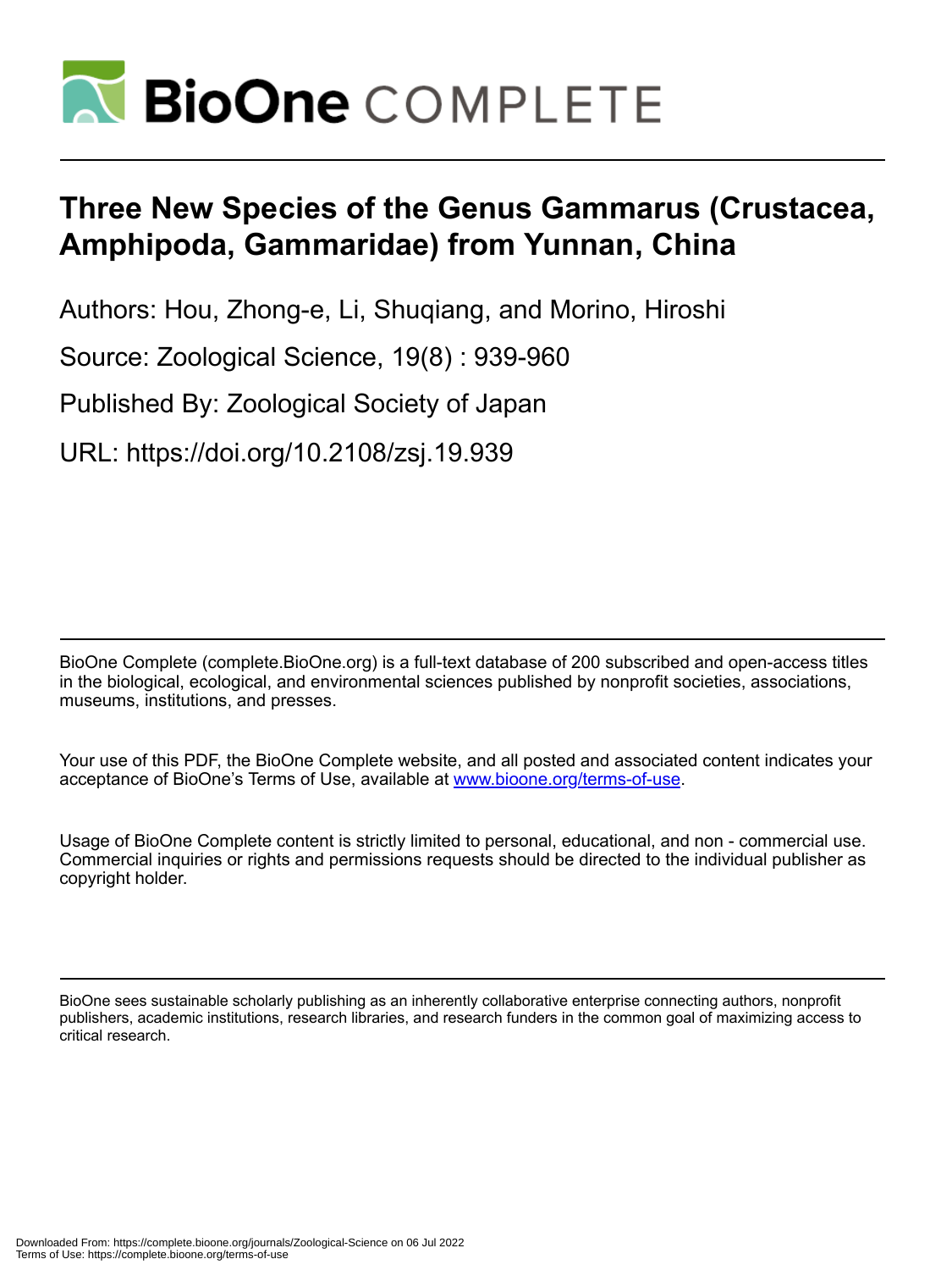# **Three New Species of the Genus** *Gammarus* **(Crustacea, Amphipoda, Gammaridae) from Yunnan, China**

Zhong-e Hou<sup>1</sup>, Shuqiang Li<sup>1\*</sup> and Hiroshi Morino<sup>2</sup>

**1** *Institute of Zoology, Chinese Academy of Sciences, 19 Zhongguancun-Lu Str., Haidian, Beijing 100080, P.R. China* **2** *Department of Biology, Ibaraki University, Mito 310-8512, Japan*

**ABSTRACT**—Three new species of the genus *Gammarus* are described from Lijiang, Yunnan Province, South China. *Gammarus elevatus* sp. nov. is characterized by mid-dorsal keel on pleonites 1-3 and compressed elevation on urosomites 1-2; *G. denticulatus* sp. nov. by many small spinules and setae on pleonites 1-3; *G. stagnarius* sp. nov. by lack of calceoli on antenna 2 and shorter inner ramus of uropod 3. These amphipods are compared with other known *Gammarus* species from China.

**Key Words**: amphipoda, *Gammarus*, taxonomy, Yunnan, China

# **INTRODUCTION**

Lijiang lies in the northwest of Yunnan Province and on the south of Qinghai-Tibet Plateau. Todays Lijiang currently comprises two towns, two distinct parts divided by Lion Hill - the new town, which came into being 43 years ago, and the old town, an 865-year-old architectural gem. The old town is also called Dayan Town, which was put on the World Cultural Heritage List in 1997.

Lijiang got its name from the Lishui (now Jinsha, part of Yangtze) River, which flows through the town. The Lion Hill also helps block the icy wind from the northwest, which lend the region favorable climate and rich species, thus attracts many biologists. Only from 1981 to 1985 hundreds employee of Chinese Academy of Sciences, including geophysicists, geologists, geographers, biologists and agriculturalists, have made scientific expeditions in this area. The *Gammarus* specimens used in the present study are also obtained in these expeditions.

*Gammarus* is one of large epigean freshwater genera of amphipods in the world. Up to now, ten species have been reported from China, among which eight are endemic to this country: *G*. *gregoryi* Tattersall (1924), *G*. *nekkensis* Uchida (1935), *G*. *spinipalmus* Chen (1939), *G*. *taliensis* Shen (1954), *G. shanxiensis* Barnard and Dai (1988), *G*. *hongyuanensis* Barnard and Dai (1988), *G*. *lasaensis* Barnard and Dai (1988), *G. qiani* Hou and Li (2002). *G*. *lacustris* Sars (1869) and *G. suifunensis* Martynov (1925) are also known from adjacent regions in Asia (Barnard, 1983). Barnard &

\* Corresponding author: Tel. +86-10-62561874; FAX. +86-10-62577533. E-mail: lisq@panda.ioz.ac.cn

Dai (1988) and Karaman (1984, 1989, 1991) discussed relationships among these species of *Gammarus*, which helps us a lot to our present study on the systematics of Chinese freshwater Amphipoda. In the present paper three new species of the genus *Gammarus* from Lijiang, Yunnan Province, South China, are described. Detailed drawings of taxonomic characters are illustrated. A key to species of *Gammarus* and *Echinogammarus* from China is also presented.

# **Key to the Species of** *Gammarus* **and** *Echinogammarus* **from China**

|    | Uropod 3 variramus to magniramus (Gammarus) 3             |  |
|----|-----------------------------------------------------------|--|
|    | 2. Dorsoposterior margin of pleonite 1 bearing only setae |  |
|    |                                                           |  |
|    | Dorsoposterior margin of pleonite 1 bearing both spines   |  |
|    |                                                           |  |
|    |                                                           |  |
|    | Body not carinate, urosomite occasionally with humps      |  |
|    |                                                           |  |
|    | 4. Pleonites 1-3 with spines and setae on dorsal surface  |  |
|    |                                                           |  |
|    | Pleonites 1-3 smooth or with several setae on dorsal      |  |
|    |                                                           |  |
|    | 5. Anterior margins of pereopods 5 to 7 with spines and   |  |
|    |                                                           |  |
|    | Anterior margins of pereopods 5 to 7 with spines only     |  |
|    | (if setae are present, they are always shorter than the   |  |
|    |                                                           |  |
| 6. | Inner ramus of uropod 3 half as long as outer ramus,      |  |
|    | epimeron 2 with weak posteroventral tooth 7               |  |
|    | Inner ramus of urpod 3 two-thirds as long as outer ramus, |  |
|    | epimeron 2 with strong posteroventral tooth  10           |  |
|    |                                                           |  |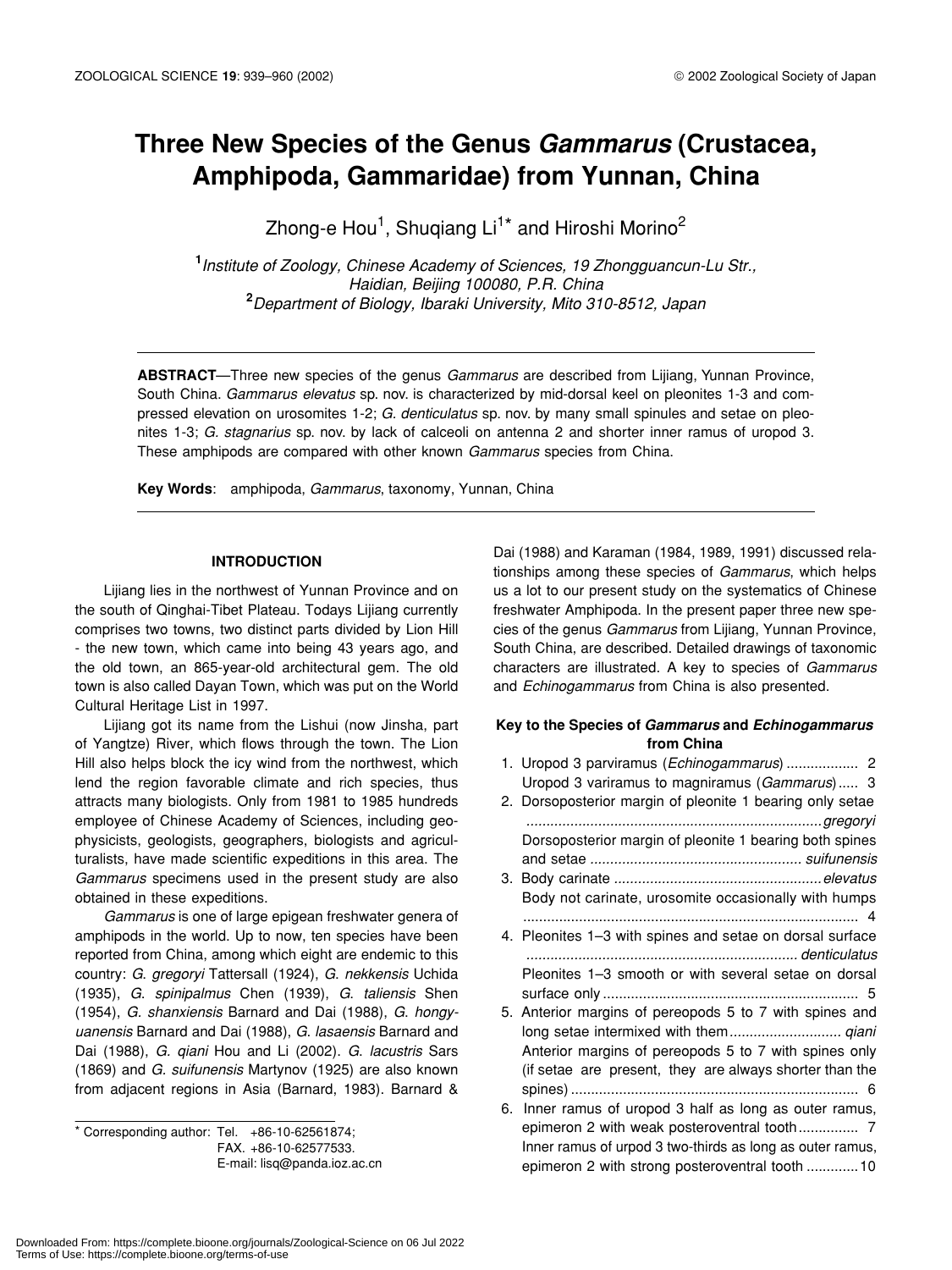- 7. Setae on male antenna 2 and article 2 of pereopod 7 elongate*............................................................. taliensis* Setae on male antenna 2 and article 2 of pereopod 7 short (ordinary)........................................................... 8
- 8. Telson lacking basolateral spines, article 2 of pereopod 7 broad (*suifunensis* of Ueno, 1940a)*.......................sp*. Telson with basolateral spines, article 2 of pereopod 7 narrow......................................................................... 9
- 9. Pereopod 3 with long curled setae on posterior margin *....................................................................... nekkensis* Pereopod 3 with long straight setae on posterior margin *...............................................................hongyuanensis*
- 10. Calceoli absent on antenna 2, epimera 2 and 3 weakly pointed on posteroventral corner *..................stagnarius* Calceoli present on antenna 2, epimera 2 and 3 pointed .................................................................................... 11
- 11. Epimera 2 and 3 with sharper posteroventral corner, dactyli of pereopods slender*............................ lacustris* Epimera 2 and 3 pointed (ordinary), dactyli of pereopods short .................................................................. 12
- 12. Telson with basolateral spines, posteroventral corner on article 2 of pereopod 7 with thick spinules ............... 13 Telson lacking basolateral spines, posteroventral corner on article 2 of pereopod 7 with thin setules or naked *........................................................................ lasaensis* 13. One lateral seta of telson very long *......... spinipalmus*

# **MATERIAL AND METHODS**

No lateral seta of telson very long *.............shanxiensis*

Specimens were first examined under a dissecting microscope, and then under a compound microscope after slide mounted appendages were prepared. The drawings were made with the aid of a drawing tube mounted on an Olympus BH-2 compound microscope. For each species, several specimens of each sex were dissected and the appendages were mounted on slides according to the methods described by Holsinger (1967).

The materials examined are collected by Mr. Guoxiao Chen, and deposited in the Institute of Zoology, Chinese Academy of Sciences (IZCAS), Beijing, China.

#### **DESCRIPTION**

#### *Gammarus denticulatus* **sp. nov .**

(Figs. 1–6)

**Material examined**. Holotype: IZCAS-I-A0005, male, 12.5 mm; allotype: IZCAS-I-A0006, female, 10.6 mm; paratypes: 20 males, 14 females and 4 juveniles; collected from Baimalongtan Spring, Lijiang (26.8° N, 100.2° E), Yunnan Province; 2400 m altitude; 24 August 1981.

The Baimalongtan Spring lies in west of Dayan Town and south of Lion Hill. It's water surface is about 100 $m^2$ , and 0.023m<sup>3</sup> water is spouted out each second.

# **Diagnosis**

Accessory flagellum of antenna 1 with 3 articles. Pereopods 3-4 densely setose with long straight setae on posterior margins. Pleonites 1-3 with a row of numerous spines accompanied by short setae on posterodorsal margins. All dactyli stout, nails short. Uropod 3, inner ramus about 70% of article 1 of outer ramus; all margins plumose-setose. Telson relatively short. Flagellum of antenna 2 of female with calceoli. Gnathopod 1 of female, propodus with 1 medial palmar spine. Oostegites long.

# **Description of male (holotype, IZCAS-I-A0005)**

**Body:** Body medium in size. Pleonites 1–3 bearing numerous short spines accompanied by short setae on posterodorsal margins. Epimeral plates 1–3 with few short setae on posterolateral margins. Epimeral plate 1 weakly pointed on posteroventral corner, with 1 seta on anteroventral corner; epimeral plate 2, posterovental corner acute, bearing 2 spines on anteroventral corner; ventral margin of epimeral plate 3 wider than epimeral plate 2, posteroventrally acute, with 3 spines. Urosomites 1-3 poorly elevated, with 3 groups of 1–2 spines accompanied by 2-5 setae on dorsal margins. **Head:** Lateral lobe truncate, inferior antennal sinus deep, eyes oval.

**Antenna 1:** Antenna 1 distinctly longer than antenna 2, peduncular articles 1–3 in length ratio 1 : 0.72 : 0.34, with a few distal setae; primary flagellum 31-articulate, accessory flagellum 3-articulate.

**Antenna 2:** Gland cone shorter than peduncular article 3; article 4 a little longer than article 5, both with 4–5 groups of short setae along anterior and posterior margins; flagellum 12-articulate, articles 2–7 with calceoli.

**Upper lip:** Convex, with minute setae.

**Mandible:** Incisor of left mandible 5-dentate, lacinia mobilis with 4 dentitions, spine row with 7 spinulate setae, molar triturative with 1 seta; article 2 of palp bearing 21 stiff setae, article 3 about 73% of article 2 in length, with 2 groups of Asetae on outer face, 4 B-setae on inner face, and about 30 D-setae and 6 E-setae. Right mandible, incisor 4-dentate, lacinia mobilis bifurcate.

**Lower lip:** Inner lobe lacking, apical margin with short spines.

**Maxilla 1:** Inner plate with 19 plumose setae, outer plate bearing 11 serrated spines, second article of left palp with 7 sharp spines accompanied by 4 stiff setae; second article of right palp bearing 7 blunt spines and 1 stiff seta.

**Maxilla 2:** Inner plate bearing 22 plumose setae on inner face, almost parallel to inner margin.

**Maxilliped:** Inner plate with 3 apical blunt spines; outer plate broad, bearing 16 medial spines and 5 apical pectinate setae; palp article 4 unguiform.

**Coxal plates:** Coxal plate 1 weakly dilated distally, bearing 1 seta on anterior and posterior corners respectively; coxal plates 2–3 subrectangular; coxal plate 4 excavate, longer than wide, with 1 seta on anterior corner and 3 short setae on posterior margin; anterior lobe of coxal plates 5–6 small, posterior margin of coxal plate 5 convex, posterior margin of coxal plate 6 nearly straight; coxal plate 7 with 2 setae on posterior margin.

**Gnathopod 1:** Setae on gnathopod 1 straight, basis with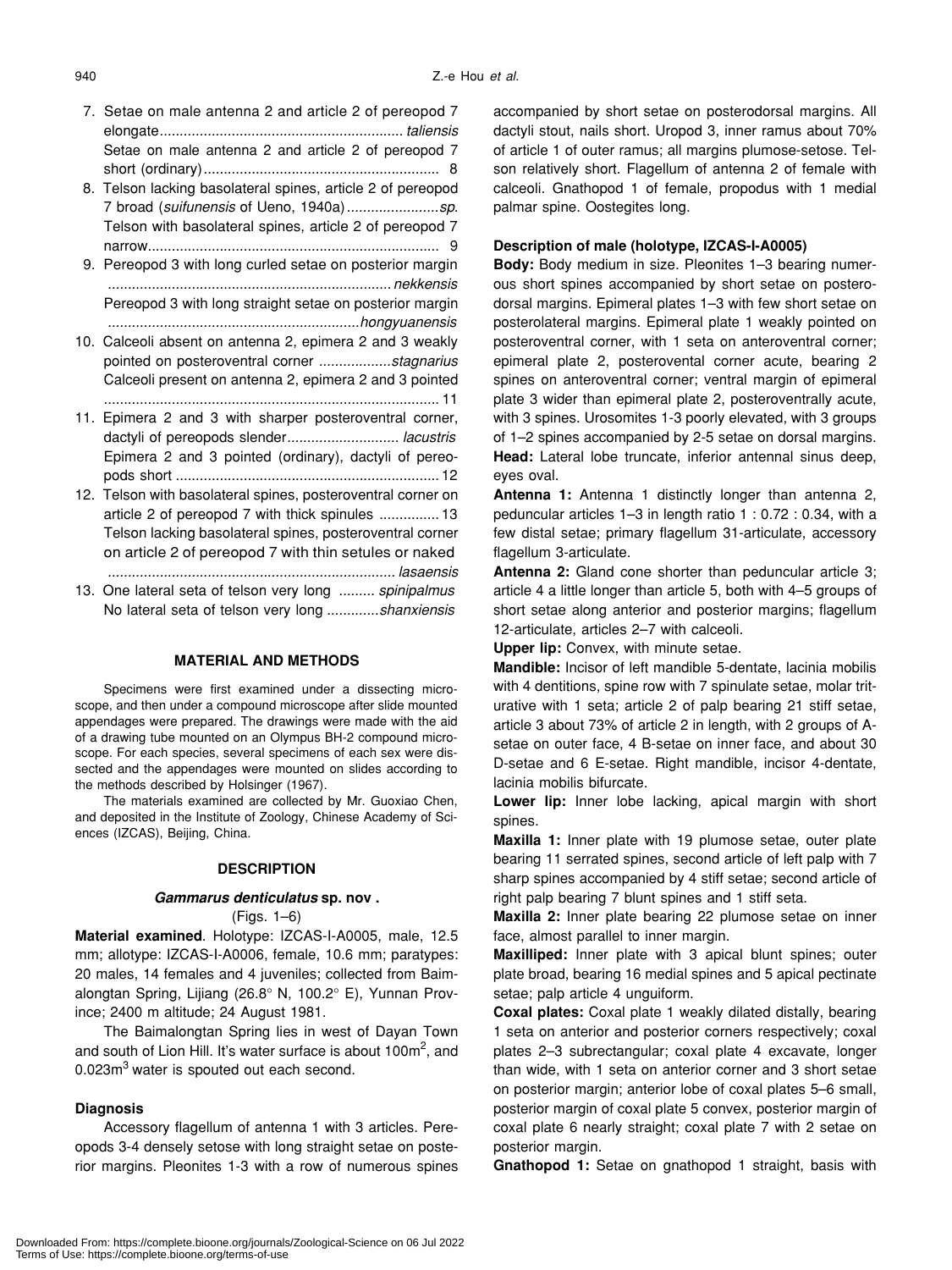

**Fig. 1.** *Gammarus denticulatus* sp. nov. allotype, female (A); holotype, male (B-H). A, body (lateral view); B, pleonites (dorsal view); C, urosomites (dorsal view); D, urosomites (lateral view); E, epimeral plates; F, head; G, gnathopod 2; H, gnathopod 1. Scales: A–H=1 mm.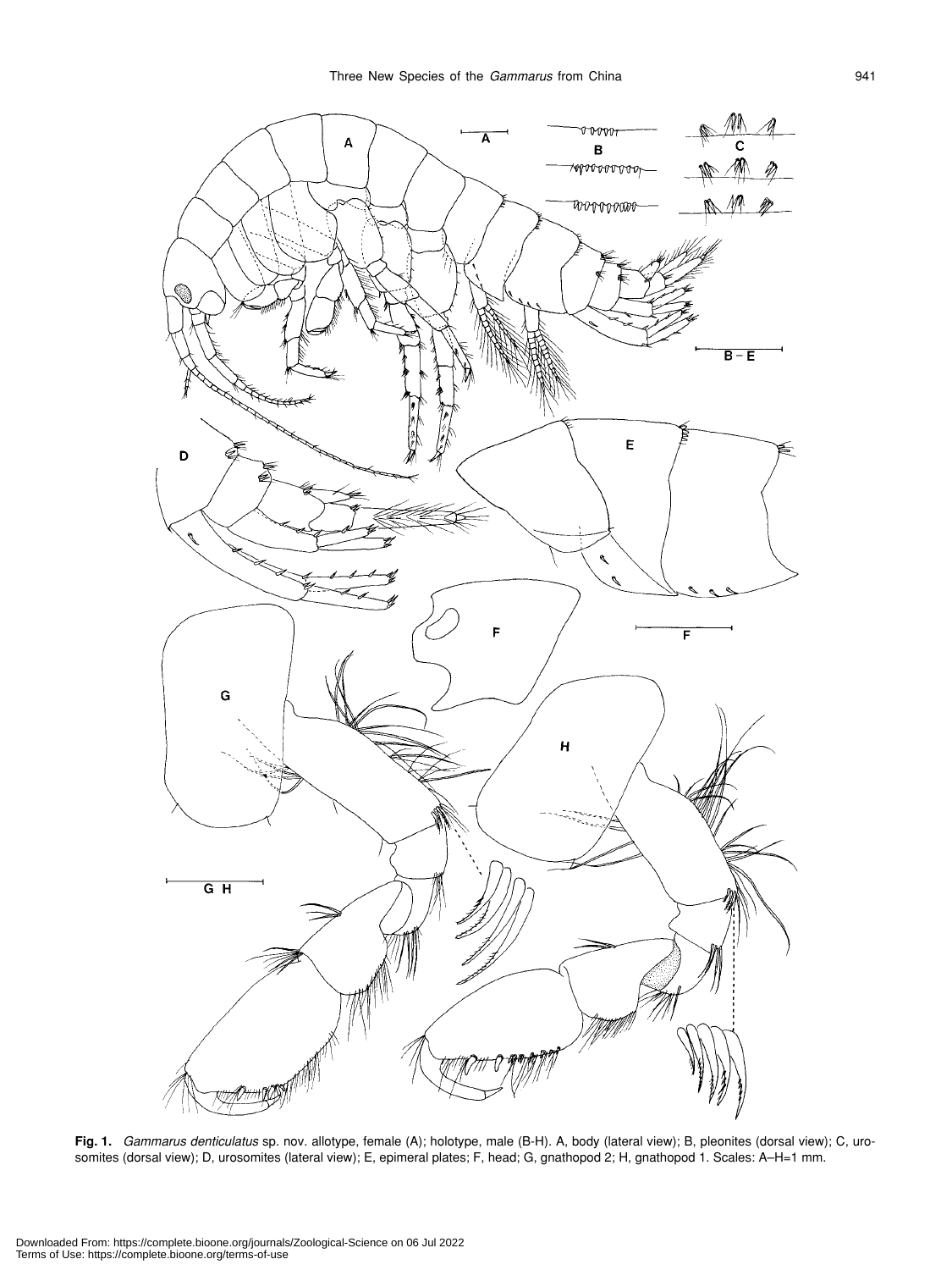

**Fig. 2.** *Gammarus denticulatus* sp. nov. holotype, male. A, palp of left mandible; B, left mandible; C, right mandible; D, palp of right maxilla 1; E, maxilliped; F, upper lip; G, lower lip; H, maxilla 2; I, left maxilla 1. Scales: A–D, H, I=0.1 mm; E–G=0.5 mm.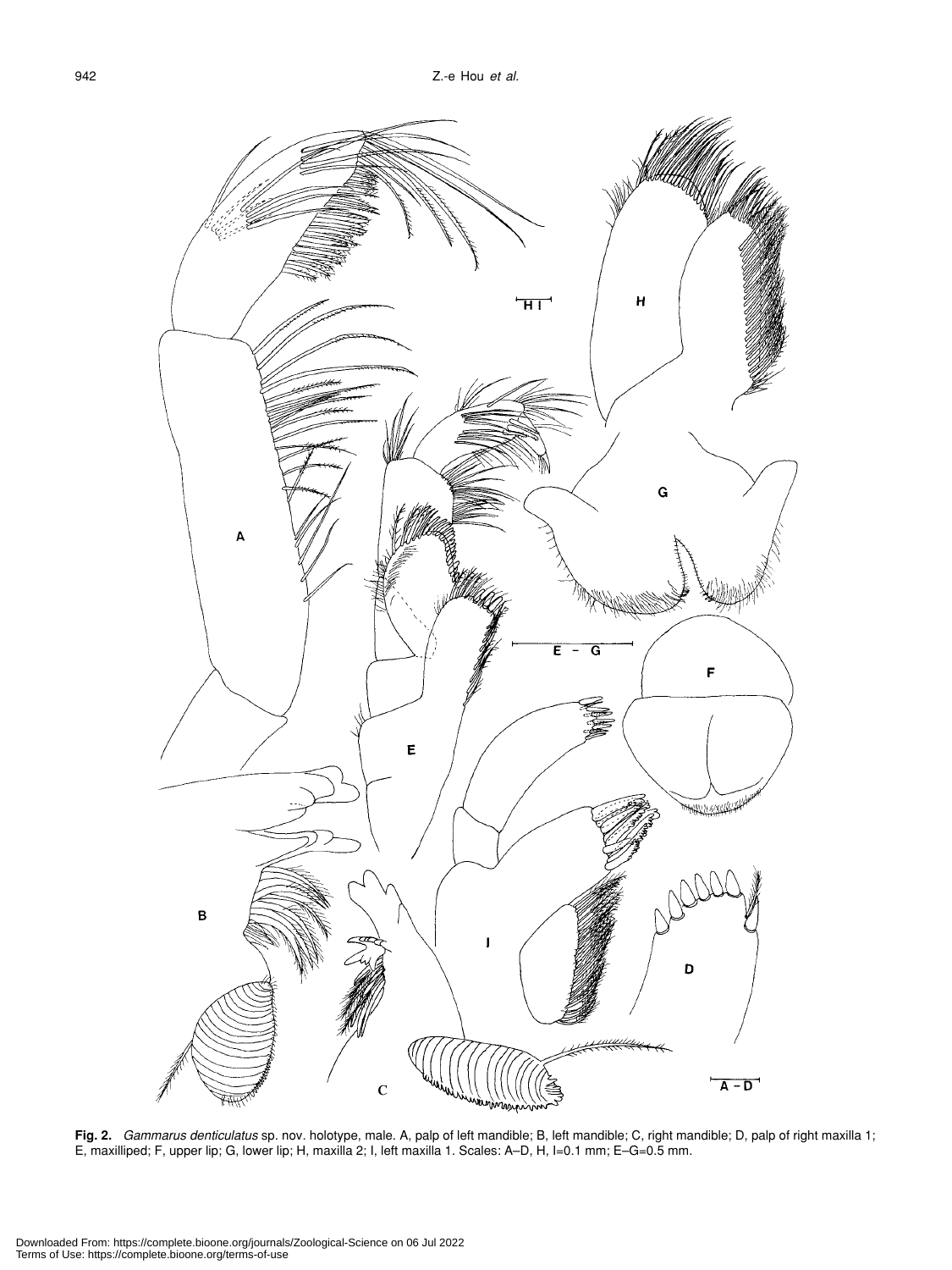

**Fig. 3.** *Gammarus denticulatus* sp. nov. holotype, male. A, pereopod 6; B, pereopod 5; C, pereopod 3; D, pereopod 4; E, uropod 1; F, dactylus of pereopod 3; G, dactylus of pereopod 4; H, dactylus of pereopod 6. Scales: A–E=0.5 mm; F–H=0.1 mm.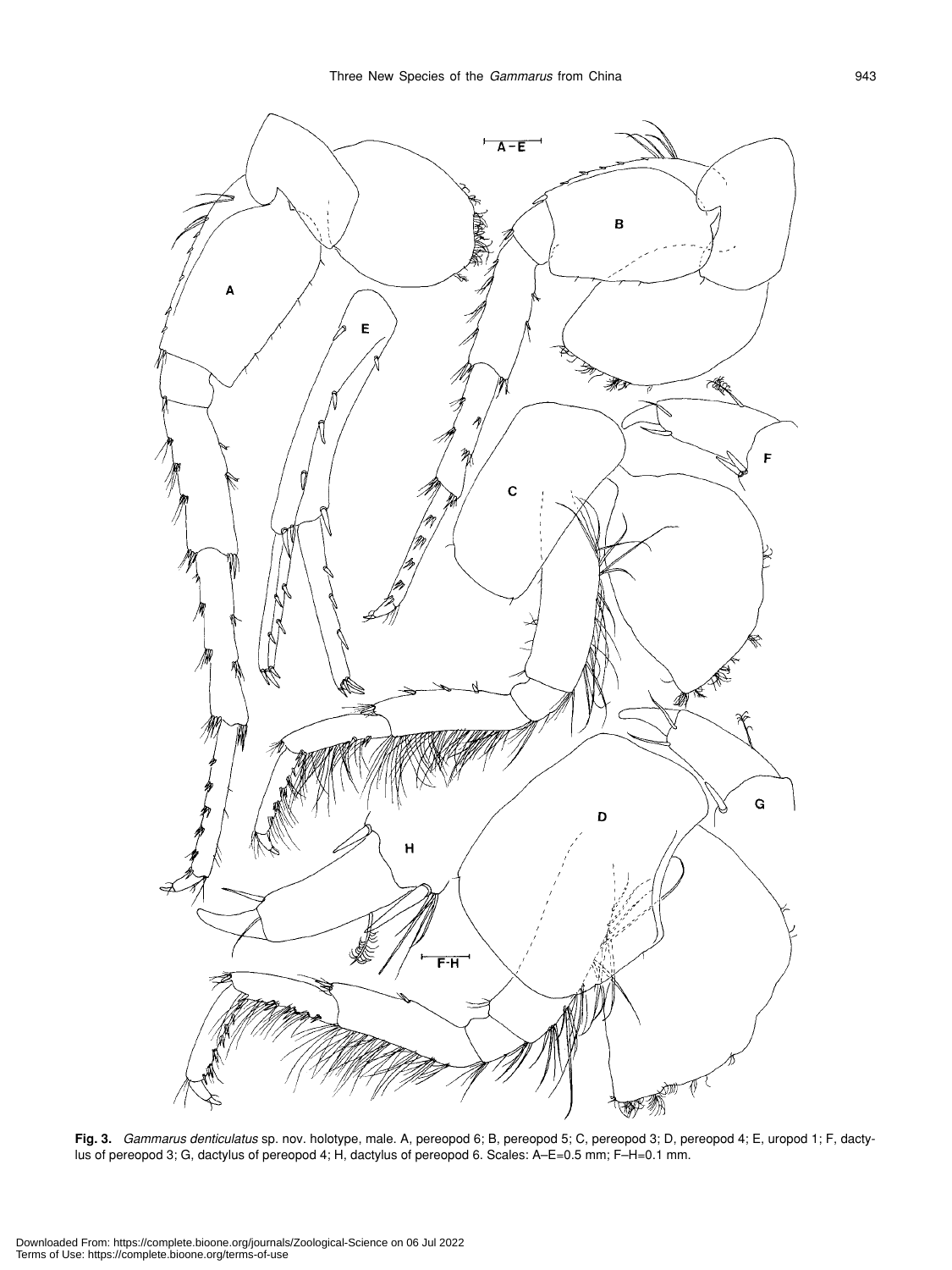

**Fig. 4.** *Gammarus denticulatus* sp. nov. allotype, female (A); holotype, male (B–F). A, uropod 3; B, pleopod 3; C, uropod 3; D, pleopod 1; E, pleopod 2; F, telson. Scales: A, C, F=0.5 mm; B, D, E=0.1 mm.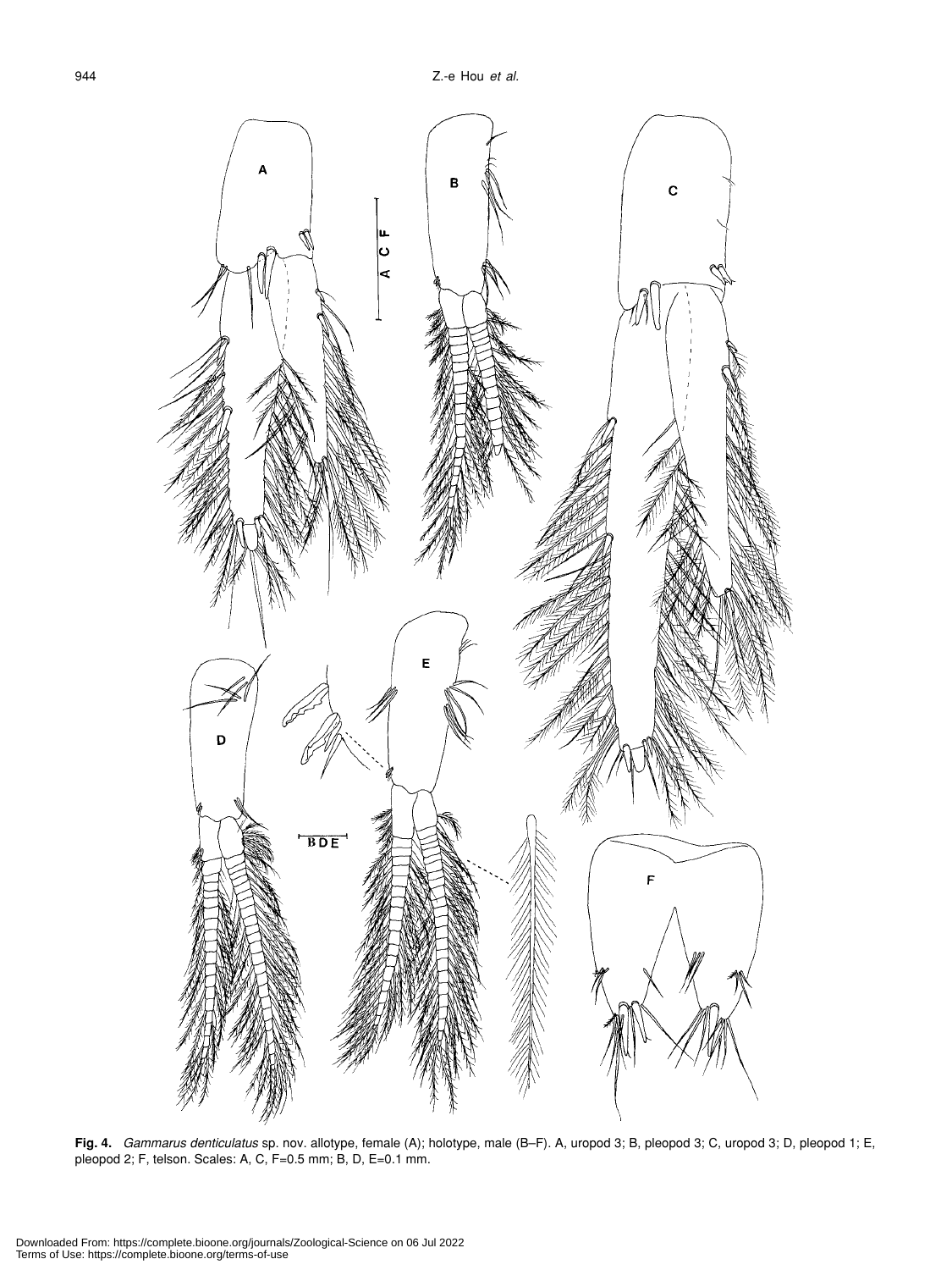

**Fig. 5.** *Gammarus denticulatus* sp. nov. allotype, female (C-G); holotype, male (A, B). A, propodus of gnathopod 2; B, propodus of gnathopod 1; C, propodus of gnathopod 2; D, propodus of gnathopod 1; E, telson; F, oostegite of pereopod 4; G, flagellum of antenna 2. Scales: A–F=0.5 mm.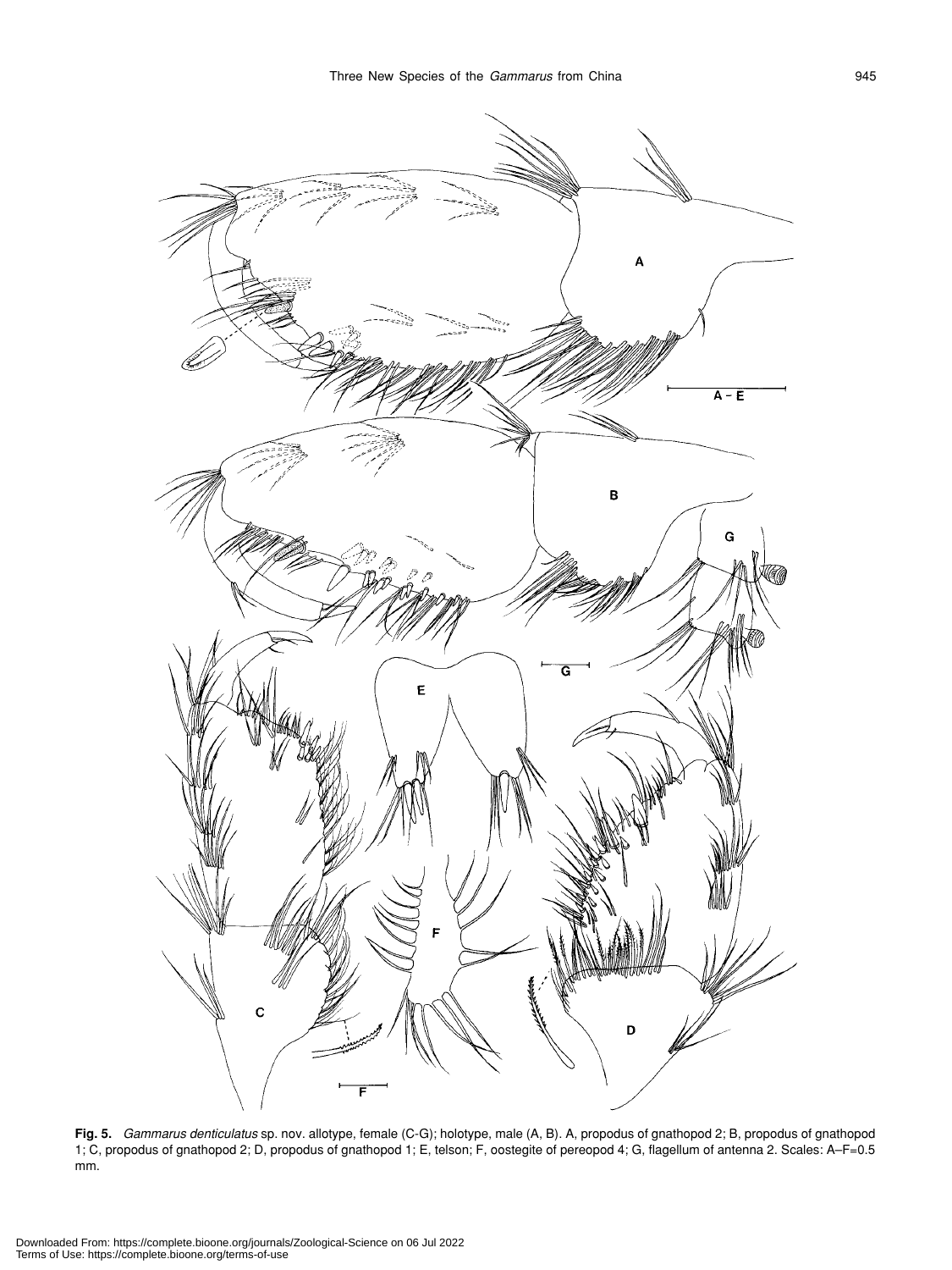

**Fig. 6.** *Gammarus denticulatus* sp. nov. holotype, male. A, pereopod 7; B, antenna 2; C, antenna 1; D, uropod 2; E, peduncular articles of antenna 2; F, flagellum of antenna 2; G, dactylus of pereopod 7. Scales: A-D=0.5 mm, E-G=0.1 mm.

long setae on posterior margin, bearing 5 spinulate setae distally; carpus shorter than propodus; propodus pyriform, palm oblique, bearing 1 medial spine and 10 spines on posterior margin, inner face with 7 short spines; dactylus bearing 2 setae on outer margin, nail short.

**Gnathopod 2:** Setae on gnathopod 2 straight, basis slender than that of gnathopod 1, bearing 4 spinulate setae distally; carpus parallel-sided, shorter than propodus; palm of propodus not very oblique, with 1 medial spine and 8 spines on posterior corner; nail of dactylus short.

**Pereopod 3:** Pereopod 3 slender, posterior margin densely furnished with long straight setae, propodus and carpus accompanied by several spines on posterior margins, dactylus stout, nail short.

**Pereopod 4:** Pereopod 4 shorter than pereopod 3, propodus to merus with fewer setae than those of pereopod 3.

**Pereopods 5–7:** Pereopods 6 and 7 longer than pereopod 5. Bases of pereopods 5–7 slender, anterior margin with some setae and 6 short spines; posterior margin with about 8 short setae; carpus and propodus with 3–5 groups of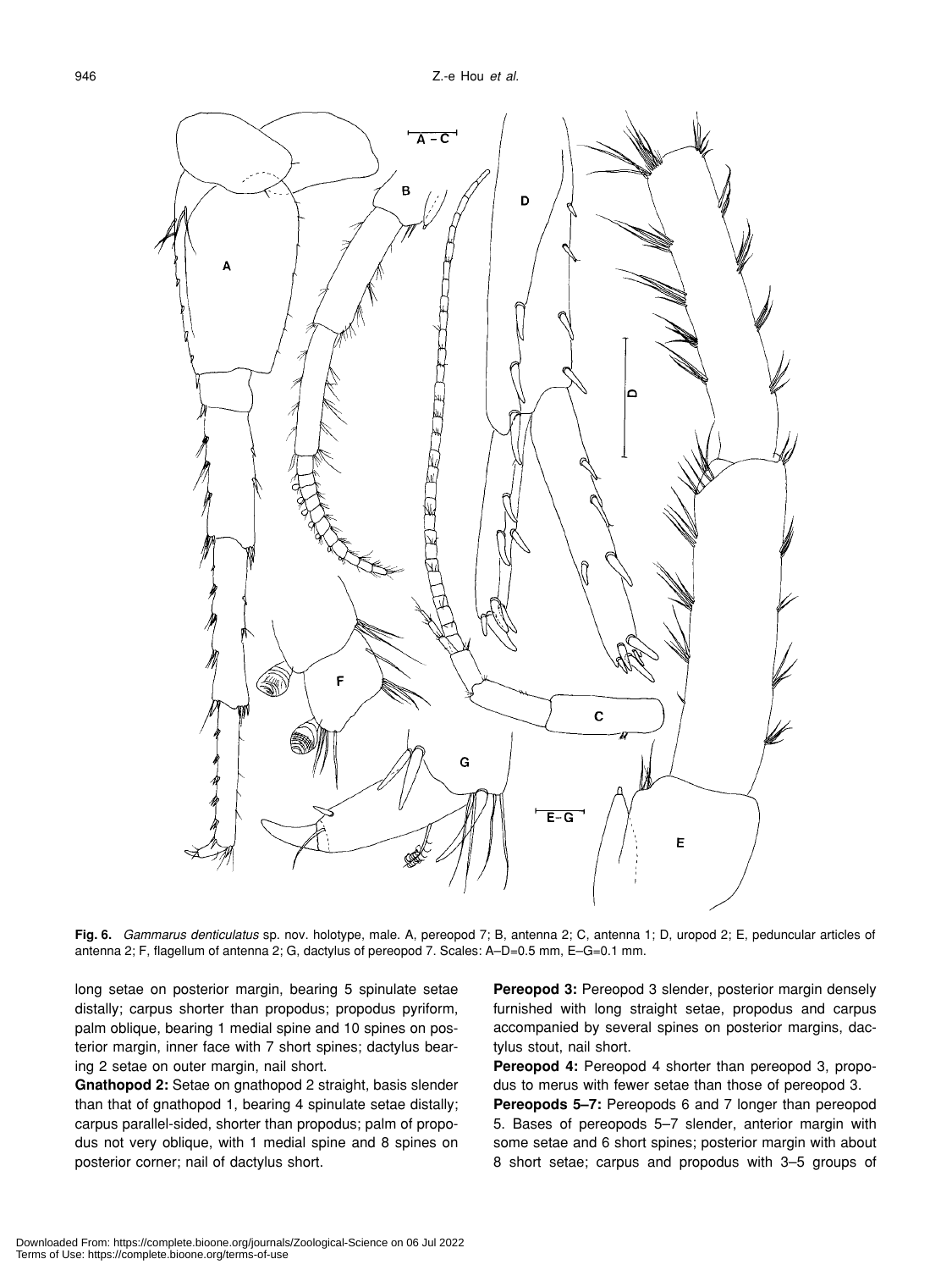spines accompanied by short setae on anterior margin; propodus with 6 groups of 2–3 spines on anterior margin, posterior margin with some setae; dactylus stout, with 1 plumose seta on outer margin and 2 stiff setae at joint of nail, nail short.

**Gills:** Coxal gills 2–6 sac-like, coxal gill 7 smallest.

**Pleopods:** Pleopods 1–3 subequal, peduncle with some setae, bearing 2 retinaculae accompanied by 1–2 setae; rami about 20-articulate, armed with plumose setae.

**Uropod 1:** Peduncle longer than rami, bearing 1 basofacial spine, outer and inner margins with 5 and 2 spines respectively; outer ramus shorter than inner ramus, bearing 2 spines on each side; inner ramus with 3 spines on outer margin.

**Uropod 2:** Peduncle with 3 and 4 spines on outer and inner margins respectively; outer ramus shorter than inner ramus, with 2 and 1 spines on outer and inner margins, respectively; inner ramus bearing 1 and 3 spines on inner and outer margins.

**Uropod 3:** Peduncle with 4 distal spines; inner ramus about 70% of article 1 of outer ramus in length, with 1 lateral and 1 distal spines; article 1 of outer ramus with 2 lateral and 3 distal spines, article 2 as long as adjacent spines; all margins plumose-setose.

**Telson:** Cleft deeply, as long as wide, each lobe with 1–2 distal spines accompanied by 6–7 setae, dorsal surface with 2 clusters of short setae.

#### **Description of female (allotype, IZCAS-I-A0006)**

Flagellum of antenna 2 with calceoli. Gnathopod 1, carpus short, triangular-shaped; propodus shorter than that of male, palm not oblique as that of male, bearing 1 submedial spine and 14 spines on posterior margin; dactylus with 1 seta on outer margin. Gnathopod 2, propodus subrectangular, palm transverse, with 5 spines on posterior corner; dactylus similar to that of gnathopod 1. Uropod 3, inner ramus about 82% of article 1 of outer ramus, both rami ornamented with plumose setae. Oostegites of pereopods 2–5 long, with many marginal setae.

# **Etymology**

The specific name *denticulatus* alludes to the presence of numerous spines on dorsal margins of pleonites 1–3.

#### **Remarks**

The present new species belongs to *Gammarus pulex*group defined by Karaman and Pinkster (1977a). This species is easily recognizable because of a row of spines and setae on pleonites and propodus of gnathopod 1 of female bearing a medial palmar spine.

The new species resembles *G*. *crenulatus* Karaman and Pinkster, 1977 in the armature on pleonites. But it can be distinguished from the latter by (1) the pleonites with numerous dentations accompanied by setae on dorsal posterior margin, while the latter with incisions, each incision bearing a long setule; (2) the primary flagellum of antenna

2 bearing calceoli in both sexes; (3) bases of pereopods 5- 7 elongate, inner surface with few setae; (4) the propodus of gnathopod 1 of female with 1 medial palmar spine; and (5) oostegites long. Species with crenulated or setose pleonites in *Gammarus balcanicus*-group (Karaman and Pinkster, 1987), that is, *G*. *anatoliensis* Schellenberg, 1937, *G*. *pseudanatoliensis* Karaman and Pinkster, 1987, *G*. *abscisus* Karaman, 1973 and *G*. *accolae* Karaman, 1973, differ from the new species by poorly setose pereopods 3 and 4, and uropod 3.

*G*. *denticulatus* differs markedly from European *G*. *pulex*-group species in the following characters: inner plate of maxilla 2 with a vertical row of about 20 plumose setae on inner face (always oblique in European *G*. *pulex*-group), dactyls of gnathopods relatively long, coxal plates 5 and 6 with oblique, nearly straight lower and hind margins. These characters are mostly thought plesio-morphic.

# *Gammarus stagnarius* **sp. nov.** (Figs. 7–11 )

**Material examined.** Holotype: IZCAS-I-A0007, male, 11.6 mm; allotype: IZCAS-I-A0008**,** female, 7.1 mm; Dayan, Lijiang, Yunnan Province; 2400 m altitude; 25 August 1981. Paratypes: 13 males and 9 females, Baimalongtan Spring, Lijiang, Yunnan Province, 24 August, 1981.

#### **Diagnosis**

Antenna 2, calceoli lacking, peduncular articles 4-5 with short setae on anterior and posterior margins. Dactylus of gnathopod 1 stout and relatively short. Uropod 3, inner ramus about 68% of article 1 of outer ramus, all margins plumose-setose.

# **Description of male (holotype, IZCAS-I-A0007)**

**Body:** Body medium-sized and slender. Epimeral plates 1– 3 progressively acuminate on posteroventral corner, with 1– 2 short setae on posterior margin. Epimeral plate 1 with 10 setae on anterior corner, epimeral plate 2 with 2 spines and 2 setae on ventral margin, epimeral plate 3 with 3 spines on anterior corner. Urosomites 1–3 flat, urosomites 1–2 with 4 groups of spines accompanied by setae on dorsal margin, urosomite 3 with 1 group of spines on each side and some setae on dorsomedial margin.

**Head:** Lateral lobe tranverse, eyes reniform, inferior antennal sinus deep.

**Antenna 1:** Peduncular articles 1–3 in length ratio 1 : 0.76 : 0.46, articles 2 and 3 with 2 and 1 setal group on posterior margin respectively; flagellum 23-articulate, accessory flagellum 3-articulate.

**Antenna 2:** Peduncular article 4 about as long as article 5, both with groups of short setae along anterior and posterior margins; flagellum 11-articulate, calceoli lacking.

**Upper lip:** Convex, with minute setae.

**Mandible:** Incisor of left mandible 5-dentate, lacinia mobilis with 4 dentitions, spine row bearing 8 pectinate setae, molar triturative with 1 seta; second article of palp with 14 stiff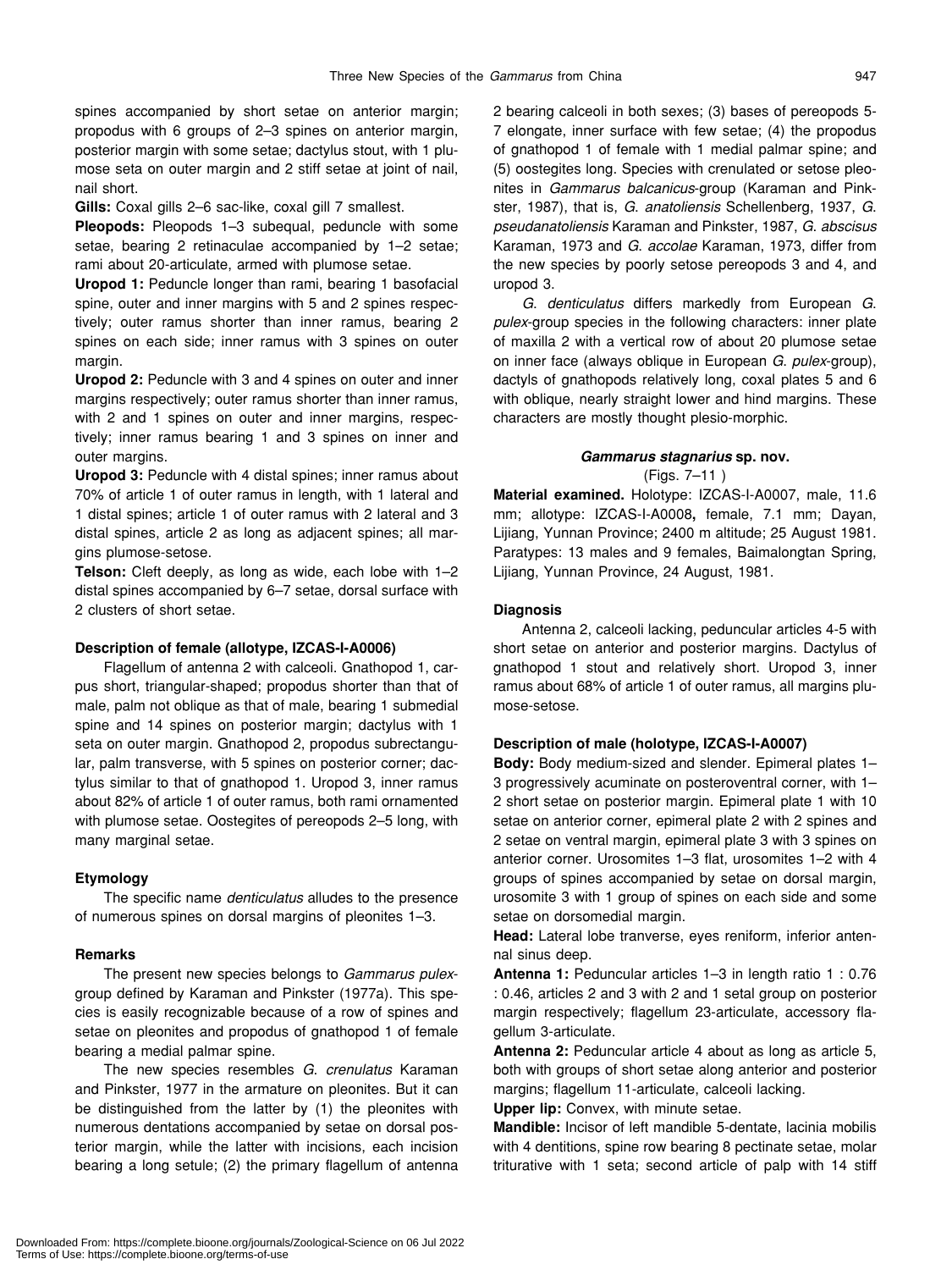

**Fig. 7.** *Gammarus stagnarius* sp. nov. holotype, male. A, maxilliped; B, lower lip; C, upper lip; D, left mandible; E, palp of left mandible; F, left maxilla 1; G, palp of right maxilla 1; H, right mandible; I, maxilla 2. Scales: A, B=0.5 mm; C–I=0.1 mm.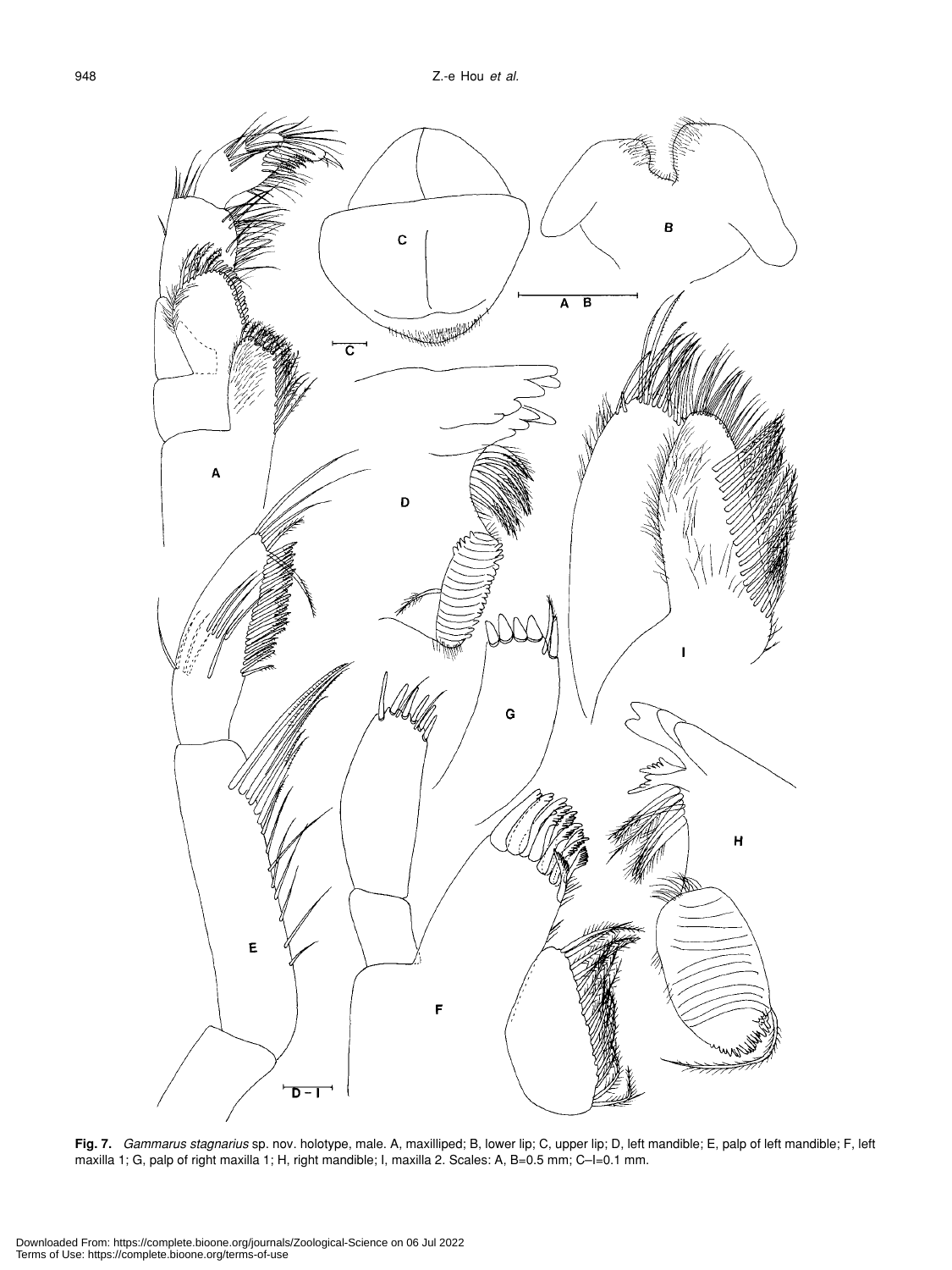

**Fig. 8.** *Gammarus stagnarius* sp. nov. holotype, male. A, antenna 1; B, gnathopod 1; C, gnathopod 2; D, urosomites 1–3 (dorsal view); E, propodus of gnathopod 2; F, propodus of gnathopod 1. Scales: A–F=0.5 mm.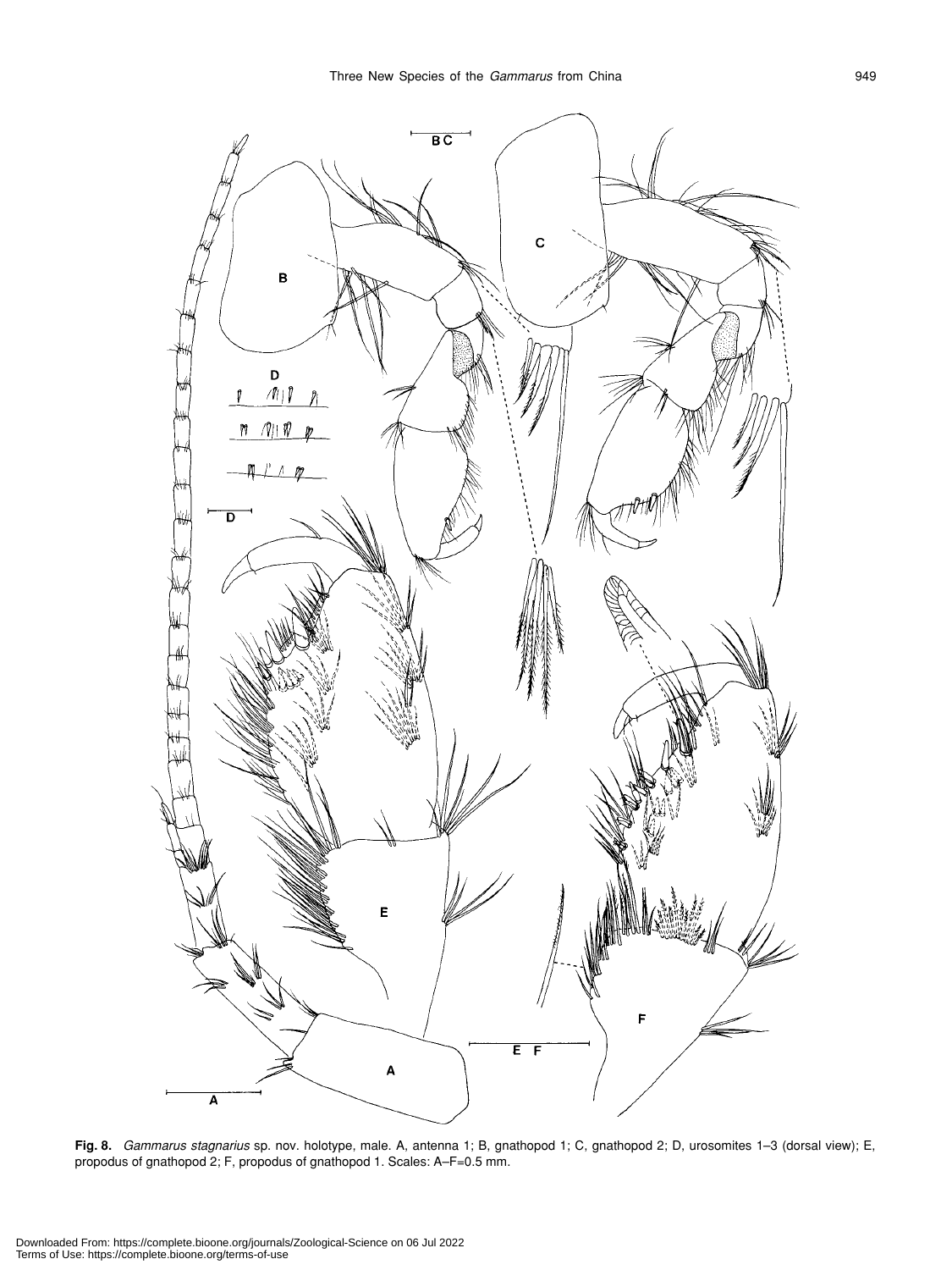

**Fig. 9.** *Gammarus stagnarius* sp. nov. holotype, male. A, antenna 2; B, pereopod 7; C, pereopod 5; D, pereopod 3; E, pereopod 5; F, pereopod 4; G, dactylus of pereopod 7; H, dactylus of pereopod 6; I, dactylus of pereopod 5; J, dactylus of pereopod 3; K, dactylus of pereopod 4. Scales: A–F=0.5 mm; G–K=0.1 mm.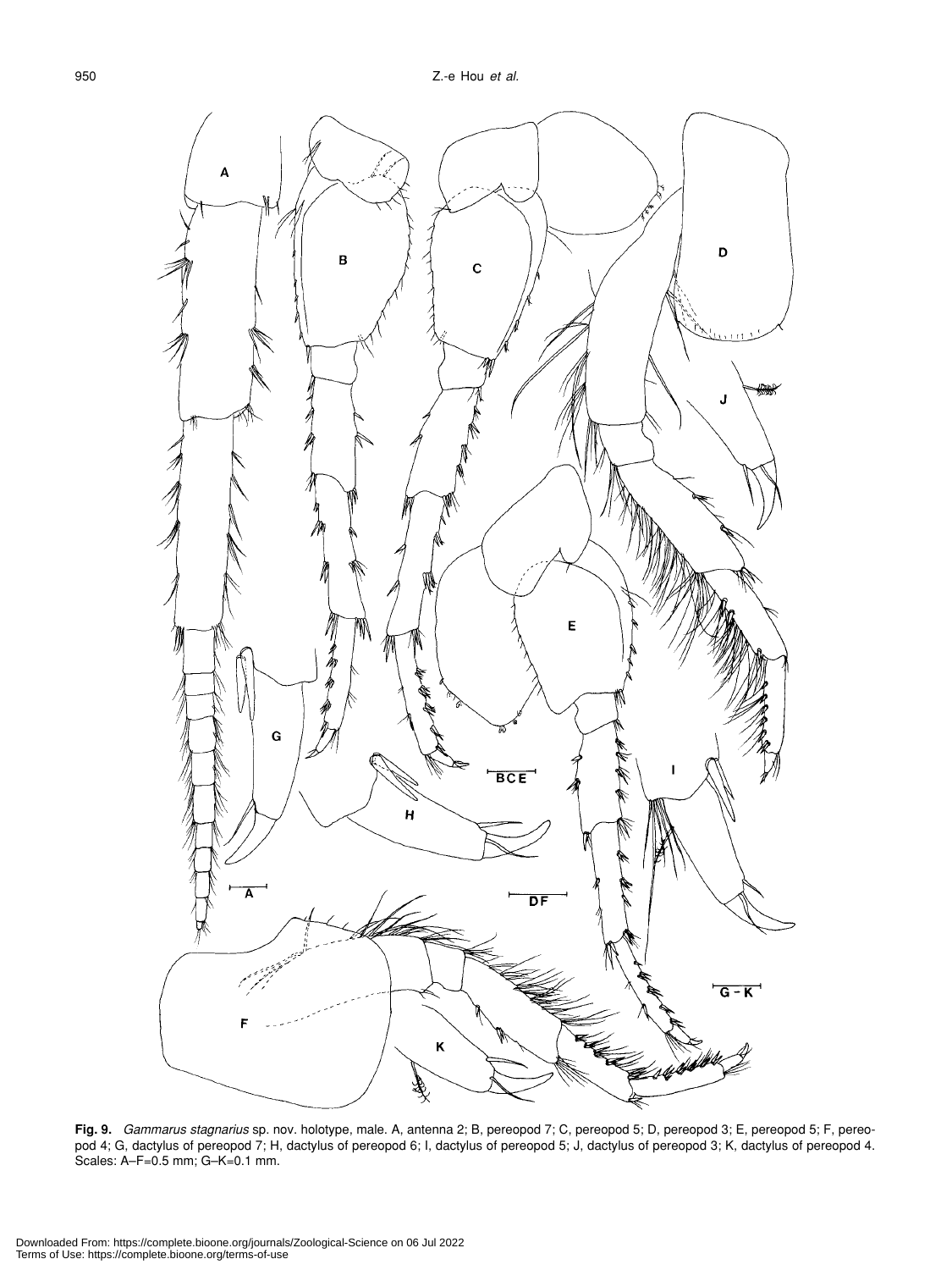

**Fig. 10.** *Gammarus stagnarius* sp. nov. holotype, male. A, epimeral plates 1–3; B, head; C, urosomites (lateral view); D, telson; E, uropod 2; F, uropod 1; G, uropod 3; H, pleopod 1. Scales: A–H=0.5 mm.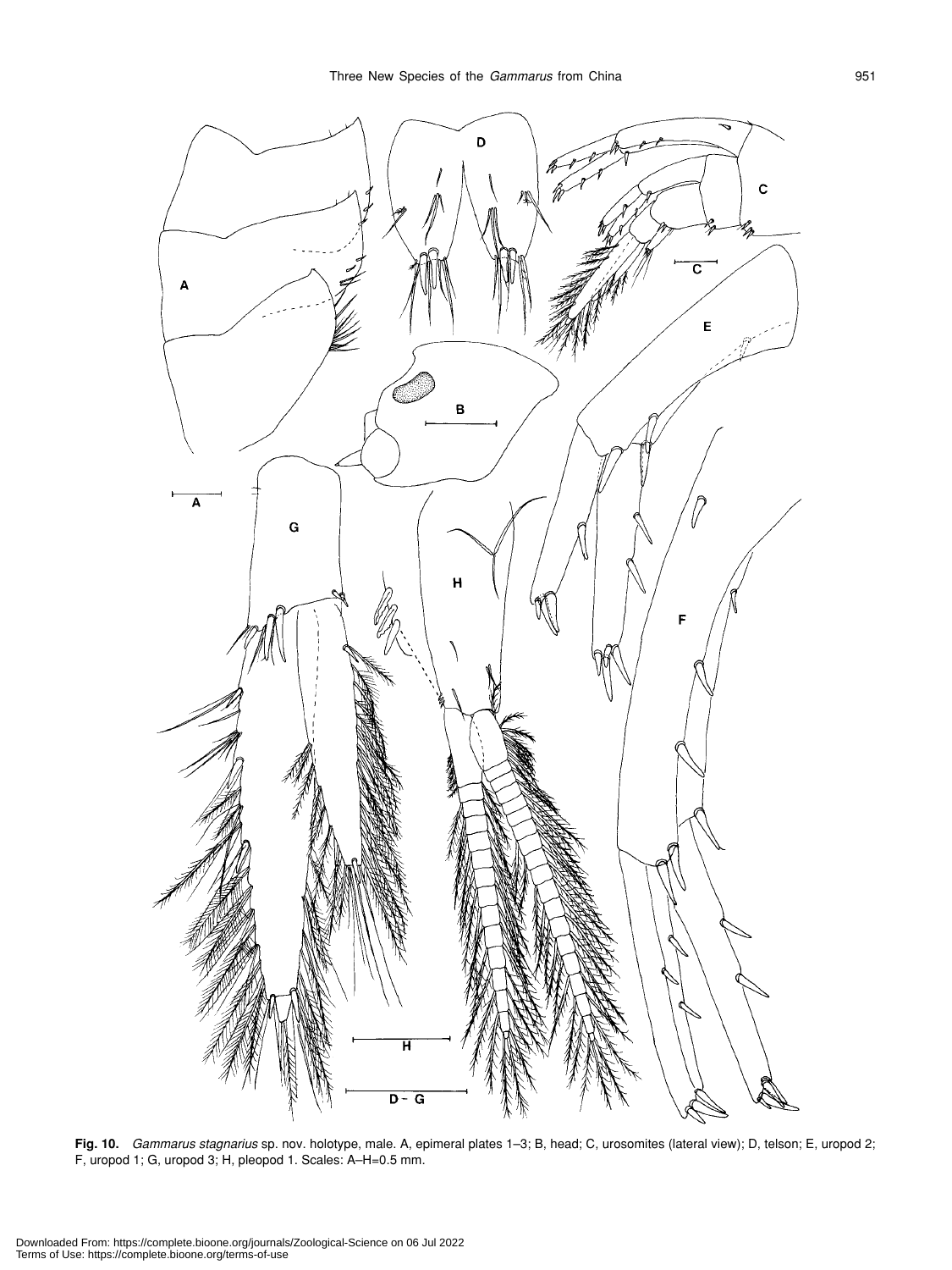

**Fig. 11.** *Gammarus stagnarius* sp. nov. allotype, female (A-C, F); holotype, male (D, E). A, propodus of gnathopod 2; B, propodus of gnathopod 1; C, gnathopod 1; D, pleopod 3; E, pleopod 2; F, telson. Scales: A, B, F=0.1 mm; C–E=0.5 mm.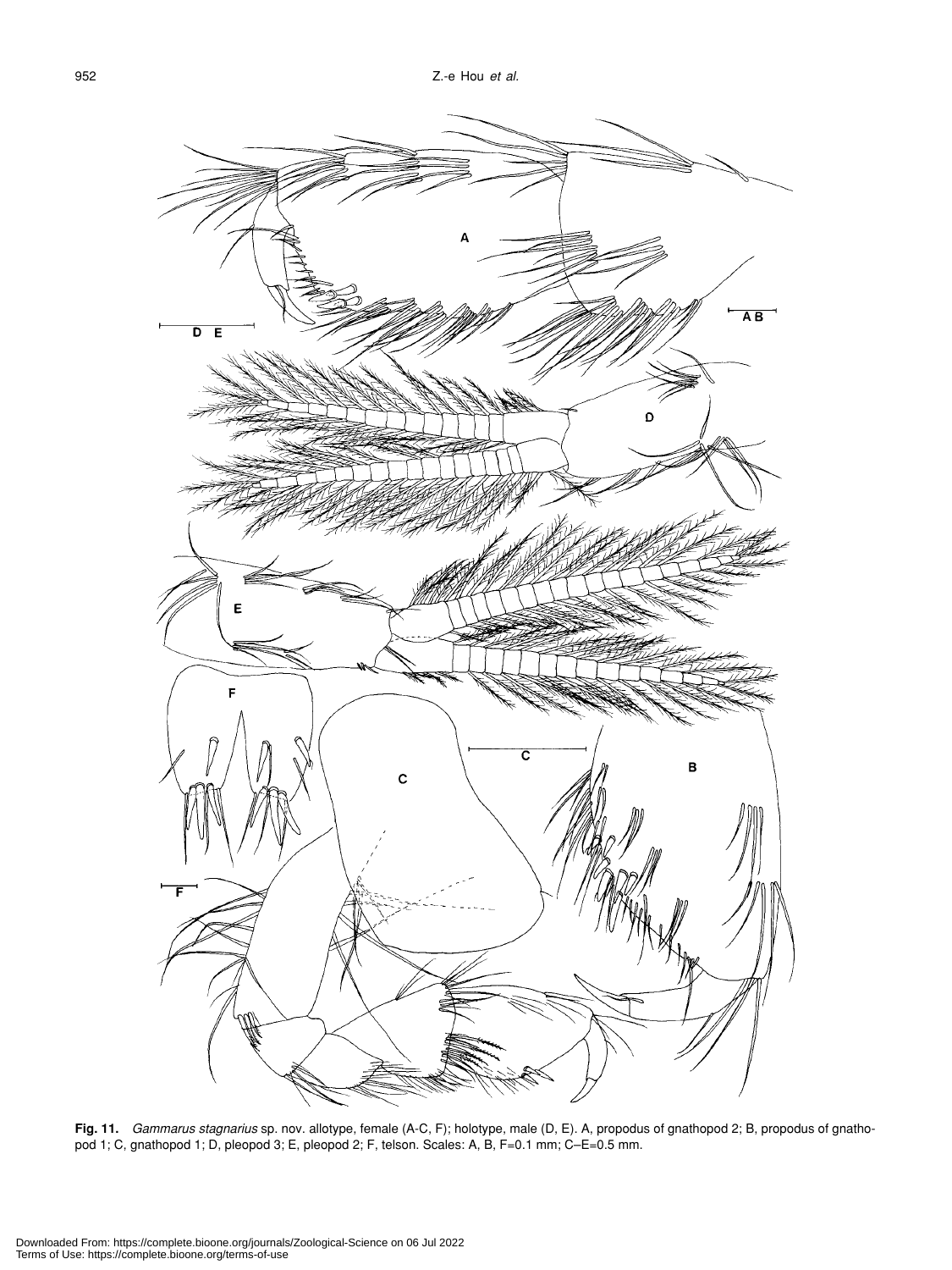setae, article 3 about 73% of article 2 in length, with 2 groups of A-setae, 4 B-setae, 25 D-setae and 4 E-setae. Right mandible, incisor 4-dentate, lacinia mobilis bifurcate.

**Lower lip:** Low lip lacking inner lobe.

**Maxilla 1:** Inner plate with 16 plumose setae, outer plate with 11 serrated spines, second article of left palp with 6 sharp spines accompanied by 2 stiff setae; second article of right palp with 5 blunt spines accompanied by 1 spinulate seta.

**Maxilla 2:** Inner plate shorter than outer plate, bearing 17 plumose setae on inner face.

**Maxilliped:** Inner plate with 3 apical spines; outer plate broad, with 15 slender spines on medial margin and 5 apical pectinate setae; palp article 4 unguiform, nail short.

**Coxal plates:** Coxal plate 1 weakly dilated distally, bearing 1 seta on posterior corner; coxal plates 2–3 subrectangular, with 1 seta on anterior corner and 1 seta on posterior corner; coxal plate 4 excavate, longer than wide, bearing 4 setae on posterior margin; coxal plates 5–6, anterior lobe small; coxal plate 7, anterior margin with 3 long setae, posterior margin with 5 setae.

**Gnathopod 1:** Basis with long setae on both margins, bearing 4 spinulate setae distally; carpus shorter than propodus; palm of propodus oblique, bearing 1 medial spine, with 11 spines on posterior margin and 6 spines on inner surface; dactylus stout, nail short.

**Gnathopod 2:** Setae on gnathopod 2 straight, carpus shorter than propodus, palm of propodus slant, bearing 1 medial blunt spine and 7 spines on posterior corner.

**Pereopod 3:** Slender, posterior margin of merus to carpus densely furnished with long straight setae, carpus and propodus accompanied by several spines on posterior margin, dactylus bearing 1 plumose seta on outer margin and 2 setae at joint of nail, nail shorter than basis of dactylus.

**Pereopod 4:** Pereopod 4 shorter than pereopod 3, setae of merus to propodus shorter and fewer, dactylus similar to that of pereopod 3.

**Pereopods 5–7:** Pereopod 5 shorter than pereopods 6 and 7. Anterior margin of bases of pereopods 5–7 weakly convex, with 1–4 long setae and about 5 short spines; posterior margin nearly straight in pereopod 5, weakly concave in pereopod 6, weakly expanded in pereopod 7, with about 12 short setae. Merus and carpus mainly with 4–5 groups of short spines accompanied by short setae; propodus with 5 groups of 2–3 spines on anterior margin and some setae on posterior margin. Dactylus slender, bearing 1 seta on outer margin and 1–2 setae at joint of nail, nail slender.

**Gills:** Gills on pereopods 2 to 7, sac-like.

**Pleopods:** Pleopods 1–3 similar to each other, peduncle with numerous setae, bearing 2 retinaculae accompanied by 1 seta; rami 15-articulate, armed with plumose setae.

**Uropod 1:** Peduncle longer than rami, bearing 1 basofacial spine, outer margin and inner margin with 4 and 2 spines respectively; both rami subequal in length, bearing 1-2 marginal spines.

**Uropod 2:** Peduncle with 2 spines on inner and outer mar-

gins, respectively; outer ramus shorter than inner ramus.

**Uropod 3:** Peduncle with 4 distal spines and some setae; inner ramus 68% of article 1 of outer ramus in length, with 1 lateral and 1 distal spine; article 1 of outer ramus with 3 lateral and 2 distal spines, article 2 short; all margins plumose-setose.

**Telson:** Telson wider than long, cleft deeply, each lobe with 2 distal spines accompanied by some setae, dorsal surface with some setae.

#### **Description of female (allotype, IZCAS-I-A0008)**

Gnathopod 1, coxal plate 1 dilated distally, palm of propodus not very oblique, with 7 spines on posterior corner. Gnathopod 2, carpus and propodus elongate, palm of propodus transverse, with 4 spines on posterior corner, dactylus stout.

Telson cleft deeply, each lobe with 3 distal spines and 1–2 dorsal spines.

#### **Etymology**

This species is named for the sampling locations in a stagnant pond.

# **Remarks**

*Gammarus stagnarius* sp. nov. also belongs to *Gammarus pulex*-group. This taxon is similar to *G. lascustris*, but it differs from the latter by absence of calceoli on antenna 2, setose peduncle of antenna 1, epimeral plates not very acute, and relatively short inner ramus of uropod 3. *Gammarus stagnarius* sp. nov. can be clearly distinguished from other *Gammarus* species known from China by the absence of calceoli.

# *Gammarus elevatus* **sp. nov.**

(Fig. 12–16 )

**Material examined.** Holotype: IZCAS-I-A0009**,** male, 16.6 mm; allotype: IZCAS-I-A0010, female, 11.1 mm; Dayan, Lijing, Yunnan Province; 2400 m altitude, 25 August, 1981. Paratype: one female, Baimalongtan Spring, Lijiang, Yunnan Province, 2400 m altitude, 24 August, 1981.

# **Diagnosis**

Antenna 1 accessory flagellum 4-articulate. Coxal plate 3 weakly produced on posterodistal corner. Pereonite 7 and pleonites 1-3 dorsally elevated, epimeral plates 2 and 3 cuspate on posterodistal corners. Urosomites 1–3 elevated, with 3 clusters of dorsal spines or setae. Uropod 3 inner ramus more than 80% of article 1 of outer ramus, both rami densely armed with plumose setae. Telson cleft, each lobe with 1 distal spine accompanied by 7 setae.

# **Description of male (IZCAS-I-A0009)**

**Body:** Body large, relatively stout. Body and Appandages attaching extraneous material, which may be parasitic epizoans. Pereonite 7 and pleonites 1–3 progressively elevated dorsally to keels. Pleonites 1–3 with a few short setae on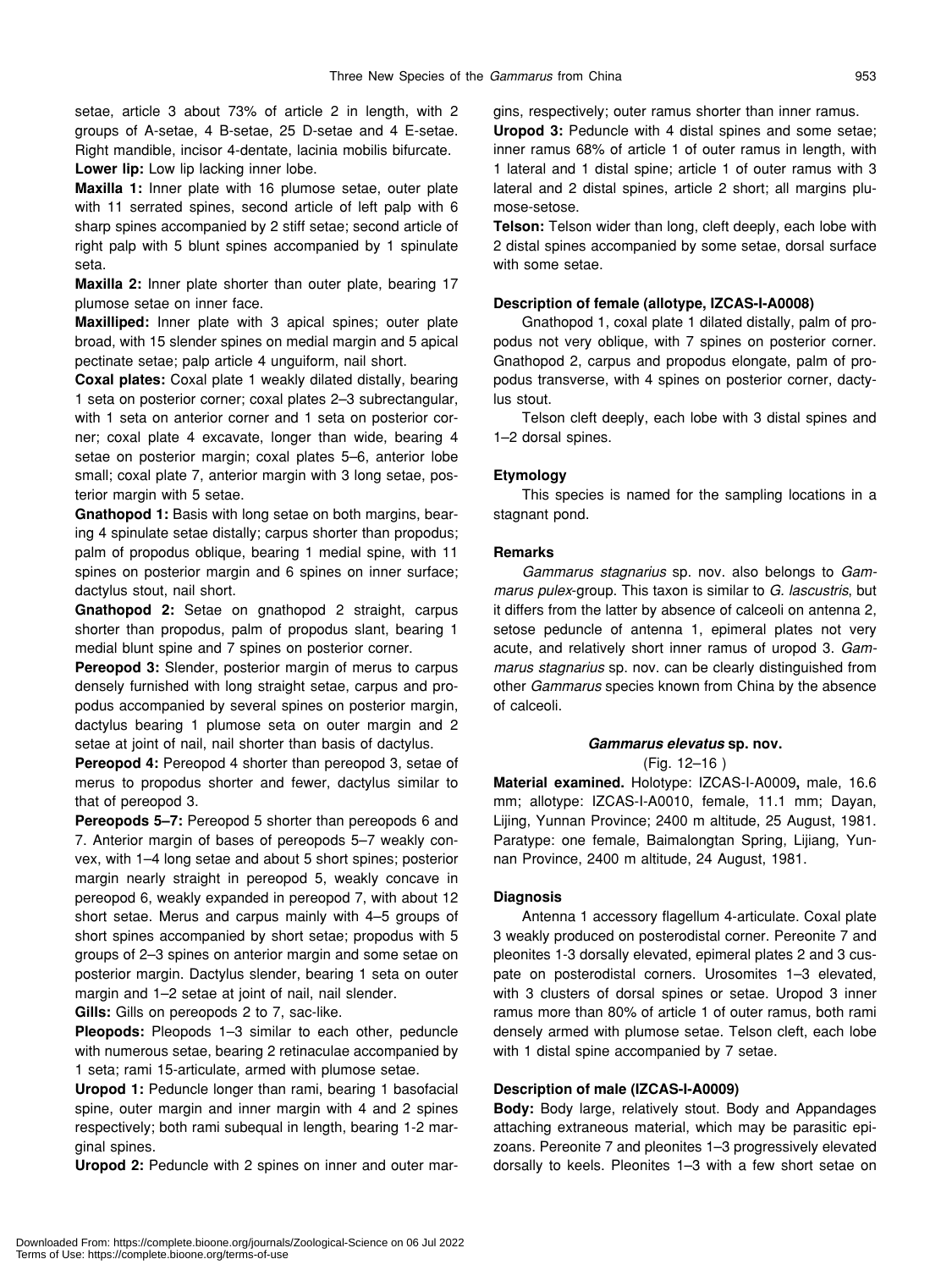

**Fig. 12.** *Gammarus elevatus* sp. nov. holotype, male. A, head; B, upper lip; C, left maxilla 1; D, palp of right maxilla 1; E, maxilliped; F, lower lip; G, left mandible; H, right mandible; I, maxilla 2; J, outer plate of left maxilla 1. Scales: A–I=0.5 mm; J=0.1 mm.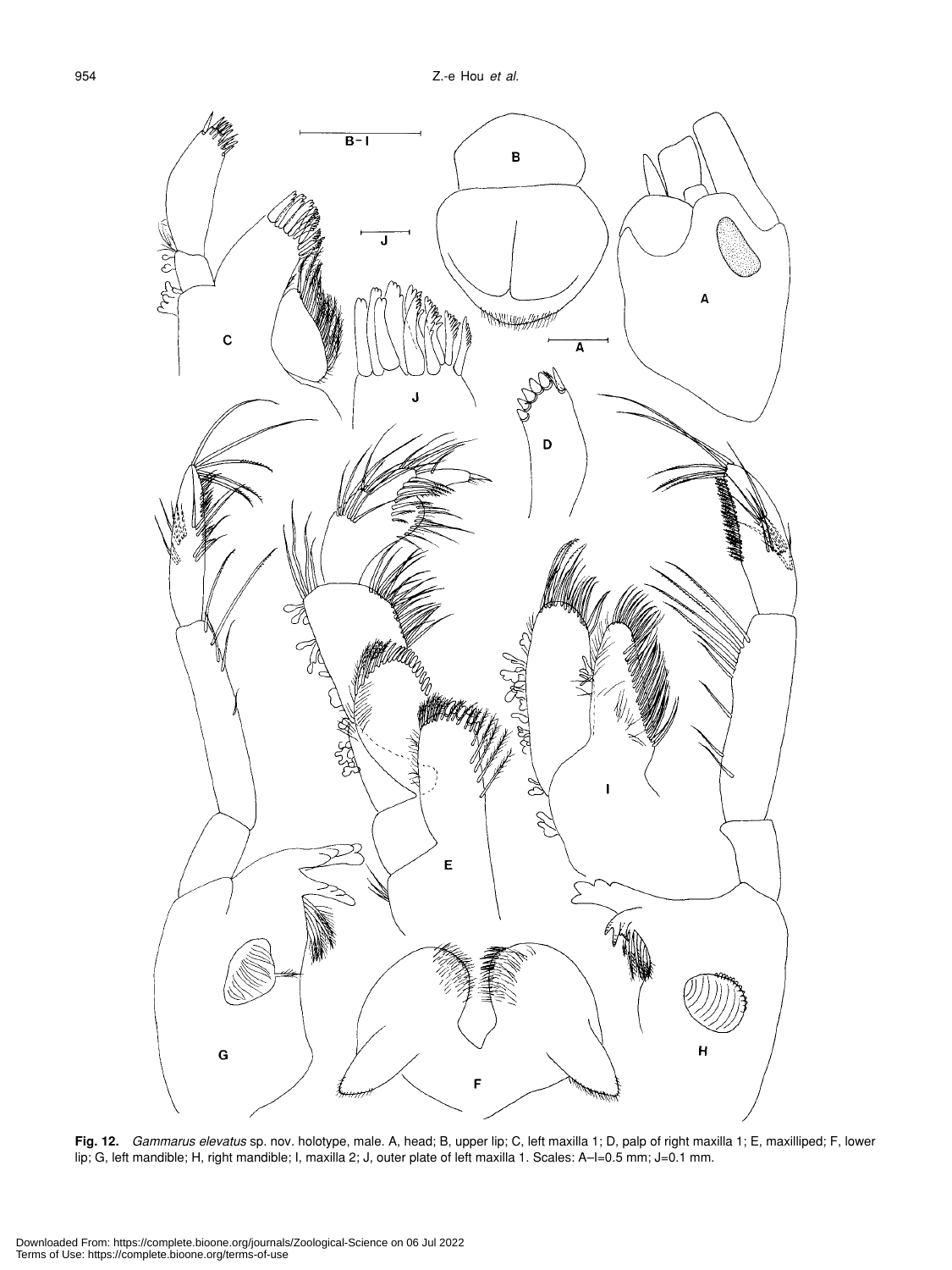

**Fig. 13.** *Gammarus elevatus* sp. nov. holotype, male. A, gnathopod 1; B, gnathopod 2; C, uropod 1; D, epimeral plates; E, propodus of gnathopod 1; F, propodus of gnathopod 2. Scales: A–F=0.5 mm.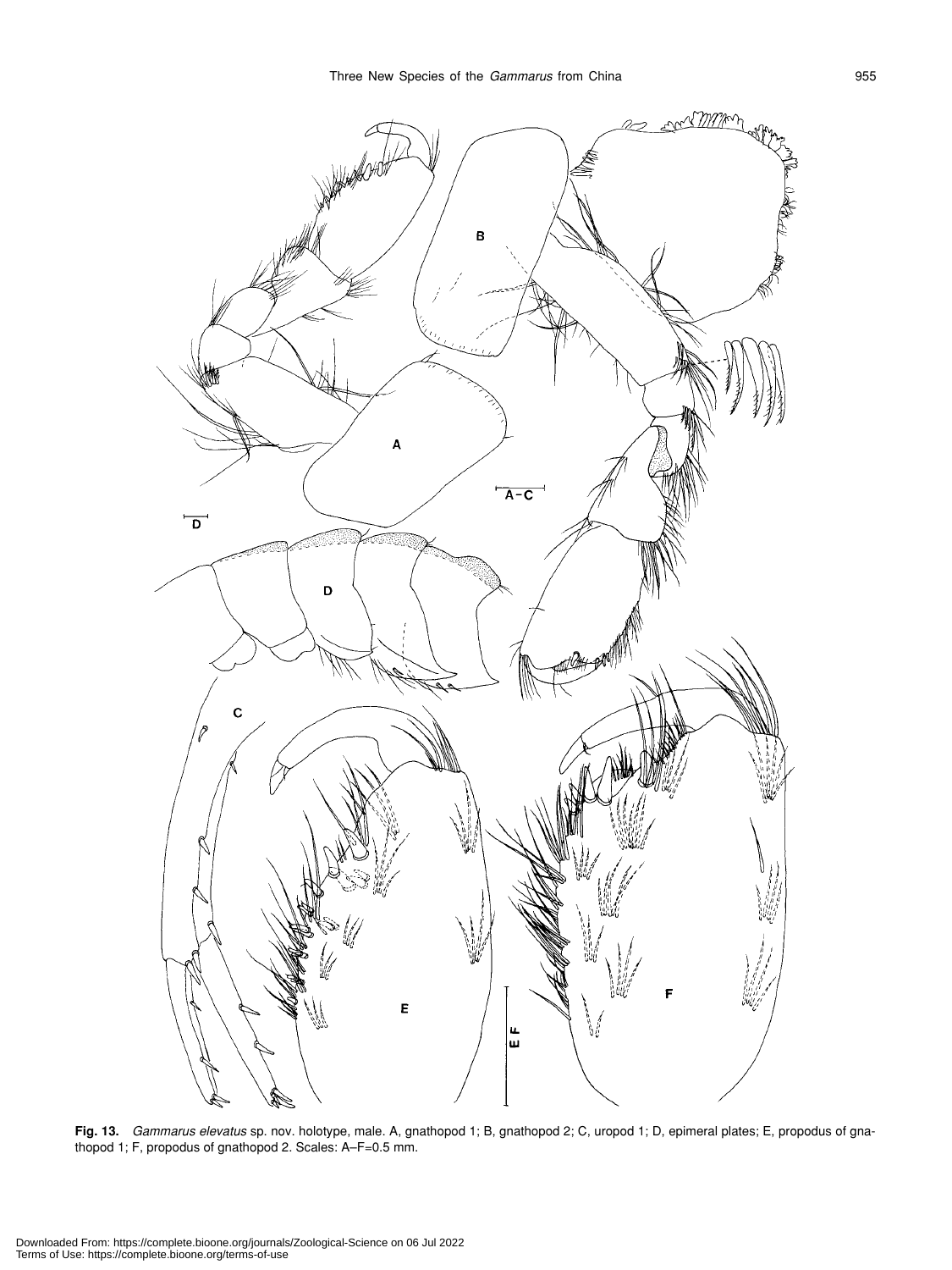

**Fig. 14.** *Gammarus elevatus* sp. nov. holotype, male. A, pereopod 3; B, pereopod 4; C, pleopod 2; D, uropod 2; E, urosomites (lateral view); F, antenna 1; G, antenna 2; H, flagellum of antenna 2; I, dactylus of pereopod 4. Scales: A–G=0.5 mm; H, I=0.1 mm.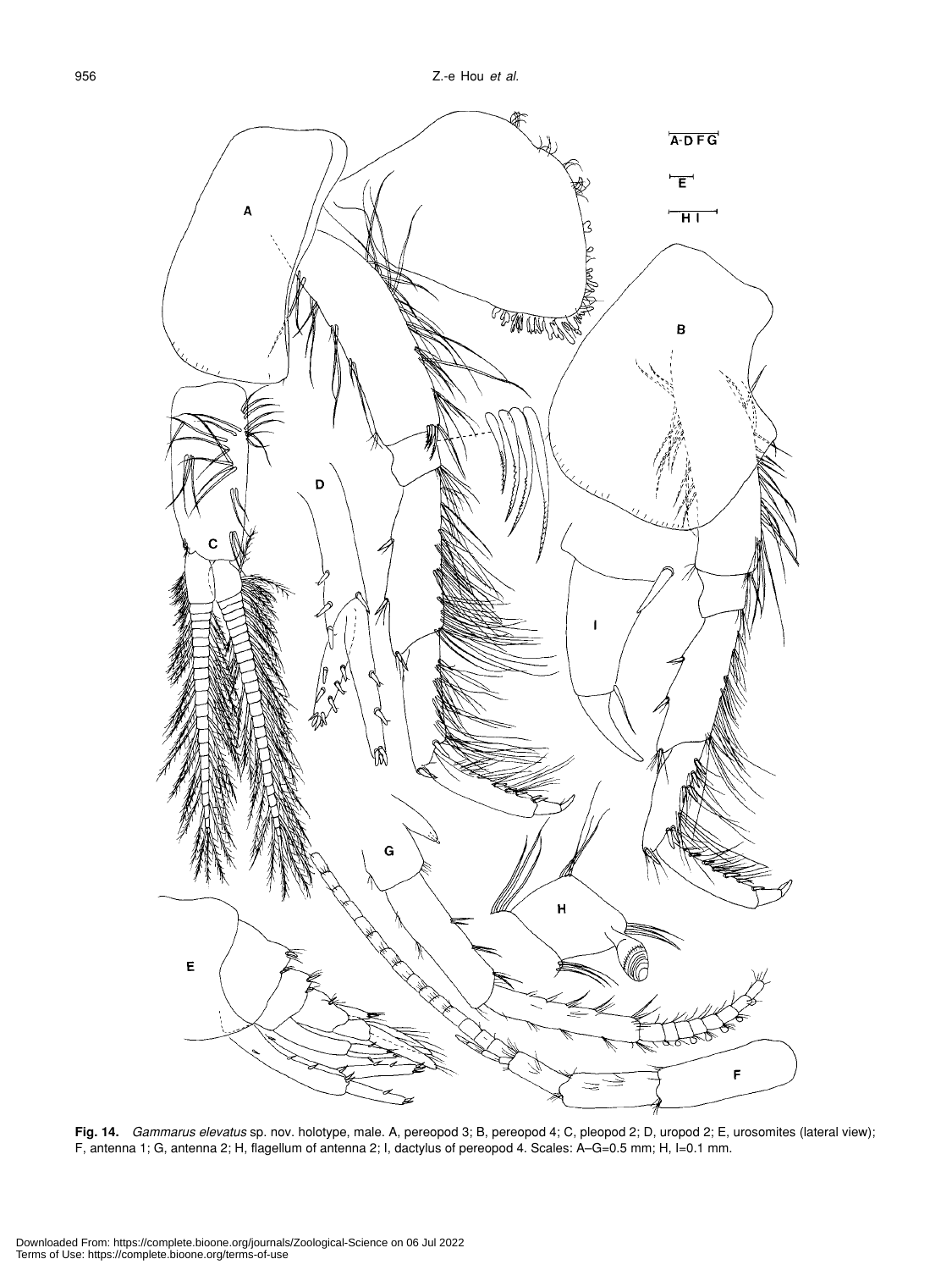

**Fig. 15.** *Gammarus elevatus* sp. nov. holotype, male. A, pereopod 6; B, pereopod 5; C, pereopod 7; D, pleopod 1; E, telson; F, dactylus of pereopod 6. Scales: A–E=0.5 mm; F=0.1 mm.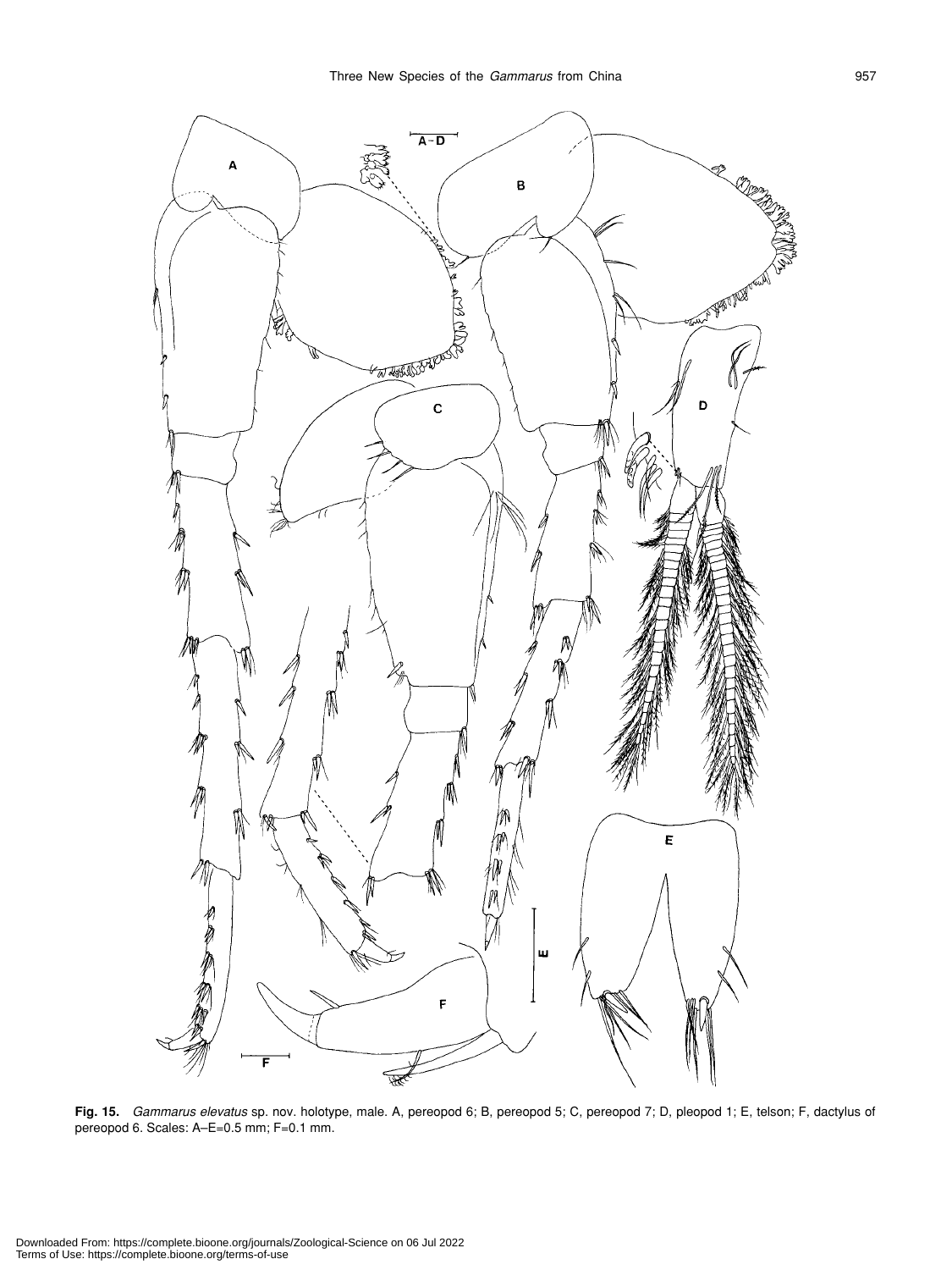

**Fig. 16.** *Gammarus elevatus* sp. nov. allotype, female (A–H); holotype, male (I, J). A, propodus of gnathopod 1; B, propodus of gnathopod 2; C, basis pereopod 5; D, oostegite of gnathopod 2; E, coxa 3; F, basis of pereopod 7; G, basis of pereopod 6; H, uropod 3; I, uropod 3; J, pleopod 3. Scales: A–J=0.5 mm.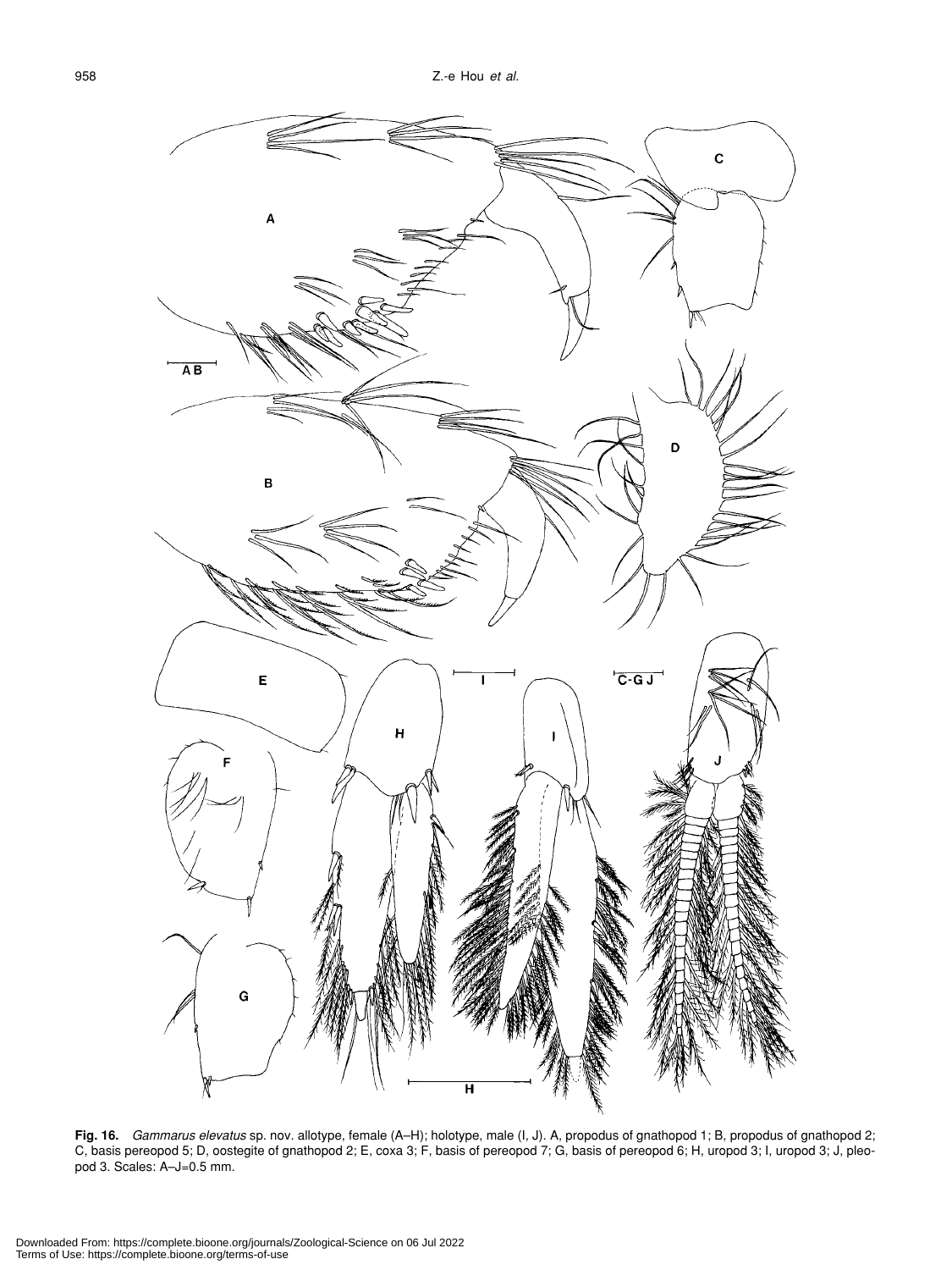dorsal margin. Epimeral plate 1 with 6 ventral setae on anterior corner. Epimeral plate 2 acute on posterior corner, with 5 long setae accompanied by 1 spine on ventral margin. Epimeral plate 3 not as acute as plate 2 on posterior corner, with 2 spines and 1 seta on ventral margin. Urosomites 1– 3 with humps, bearing 1 cluster of spines and setae dorsally, 2 clusters of spines laterally.

**Head:** Eyes medium in size, elongate-oval. Lateral lobe gently truncate. Inferior antennal sinus deep.

**Antenna 1:** Peduncular articles 1–3 in length ratio 1 : 0.68 : 0.39, with some short setae; flagellum broken distally, accessory flagellum 4-articulate.

**Antenna 2:** Peduncular article 3 with distal short setae, article 4 about as long as article 5, bearing 3–4 groups of short setae along anterior and posterior margins; flagellum broken, calceoli present in proximal articles, setae short.

**Upper lip:** Subrounded, with minute setae.

**Mandible:** Incisor of left mandible 5-dentate, lacinia mobilis with 4 dentitions; article 2 of palp with 5 stiff setae, article 3 about 74% of article 2, with 2 groups of A-setae, 2 groups of B-setae, 22 D-setae and 5 E-setae. Right mandible, incisor 4-dentate, lacinia mobilis bifurcate, setae of article same as that of left mandible.

**Lower lip:** Lower lip lacking inner lobe.

**Maxilla 1:** Inner plate with 18 plumose setae, outer plate with 11 serrated spines, article 2 of left palp with 7 spines accompanied by 4 stiff setae; that of right palp with 5 blunt spines accompanied by 2 stiff setae.

**Maxilla 2:** Inner plate with a row of 21 setae on inner face. **Maxilliped:** Inner plate with 3 blunt apical spines and 1 lateral spine, outer plate with 12 slender spines on medial margin and 5 apical pectinate setae.

**Coxal plates:** Coxal plate 1 weakly dilated distally, with 1 and 2 setae on anterior and posterior corner respectively; coxal plate 2 elongate; coxal plate 3 weakly produced on posterior corner; coxal plate 4 excavate; coxal plates 5–6, anterior lobe small, posterior lobe with 1 seta on posterior corner; coxal plate 7 with 4 setae on posterior margin.

**Gnathopod 1:** Basis short with long setae and 5 spinulate setae distally; carpus and propodus in length ratio 1 : 1.4; palm of propodus oblique, bearing 1 medial spine, 11 spines on posterior margin and 5 spines on inner face.

**Gnathopod 2:** Carpus parallel-sided; palm of propodus truncate, bearing 1 medial blunt spine, 4 and 3 spines on outer and inner surface respectively; dactylus with 1 seta on outer margin and 1 short seta at joint of nail.

**Pereopod 3:** Basis slender, with 4 spinulate setae distally; merus to propodus with long straight setae.

**Pereopod 4:** Pereopod 4 with fewer long straight setae on posterior margin than pereopod 3.

**Pereopods 5–7:** Pereopods 5–7 subequal in length. Anterior margin of basis with several long setae accompanied by 3-4 short spines; posterior margin nearly straight on pereopod 5, narrow on pereopods 6 and 7, with a row of ca. 10 short setae; inner surface of pereopod 7 with 1 spine and 2 short setae on posterodistal corner. Merus and carpus mainly with 3–4 groups of spines along anterior and posterior margin, accompanied by a few short setae on anterior margin. Propodus with about 5 groups of spines on anterior margin. Dactylus with 1 seta on outer margin and 1 short seta on inner margin.

**Gills:** Coxal gills of pereopods 2–7 sac-like.

**Pleopods:** Pleopods 1–3, peduncle armed with some setae, bearing 2 retinaculae accompanied by 3 setae; rami fringed with plumose setae.

**Uropod 1:** Peduncle with 1 basofacial spine, with 4 and 2 spines on outer and inner margins respectively; inner ramus with 2 spines on outer margin; outer ramus with 1 spine on each side.

**Uropod 2:** Peduncle with 3 spines on outer margin and 1 spine on inner margin; inner ramus with 2 spines on outer margin; outer ramus with 2 and 3 spines on outer and inner margins.

**Uropod 3:** Peduncle with short setae dorsally and several spines on distal margin; inner ramus about 83% of article 1 of outer ramus, with 2 marginal spines; article 1 of outer ramus with 2 marginal spines, article 2 missing; both rami armed with plumose setae.

**Telson:** Telson cleft, each lobe with 1 distal spine accompanied by 7 long setae and 2 facial setae.

#### **Description of female (allotype, IZCAS-I-A0010)**

Gnathopod 1, basis with long setae; palm of propodus slant, with 9 spines on posterior margin. Gnathopod 2, palm of propodus transverse, with 4 spines on posterior corner. Pereopod 3, coxal plate weakly produced on posterior corner, posterior margin with long straight setae. Bases of pereopods 5–7 shorter than those of male, posterior margin produced on pereopods 6 and 7; inner face of pereopod 7 with some setae and 1 spine on posterior corner. Uropod 3, inner ramus about 80% of article 1 of outer ramus; article 2 of outer ramus distinct; both rami ornamented with plumose setae. Oostegites of pereopods 2-5 with long marginal setae, progressively smaller.

# **Etymology**

The specific name *elevatus* is derived from the mid-dorsal keels on pleonites 1–3.

# **Remarks**

*Gammarus elevatus* sp. nov. belongs to the *Gammarus roeseli*-group (Karaman and Pinkster, 1977b). Dorsal surface of pereonite 7 and pleonites 1–3 with a rounded middorsal keel, but not pointed into a spine-form process. Urosomites 1 and 2 with compressed elevation.

This new species is very close to *G. anodon* Stock, 1998. But differences can be found between *G*. *elevatus* and *G*. *anodon* in: (1) the presence of calceoli on antenna 2 in *G*. *elevatus*; (2) coxal plate 3 weakly produced on posterodistal corner in *G*. *elevatus*; (3) uropod 3 inner ramus more than three-fourths of article 1 of outer ramus, both rami densely armed with plumose setae in *G*. *elevatus* (outer